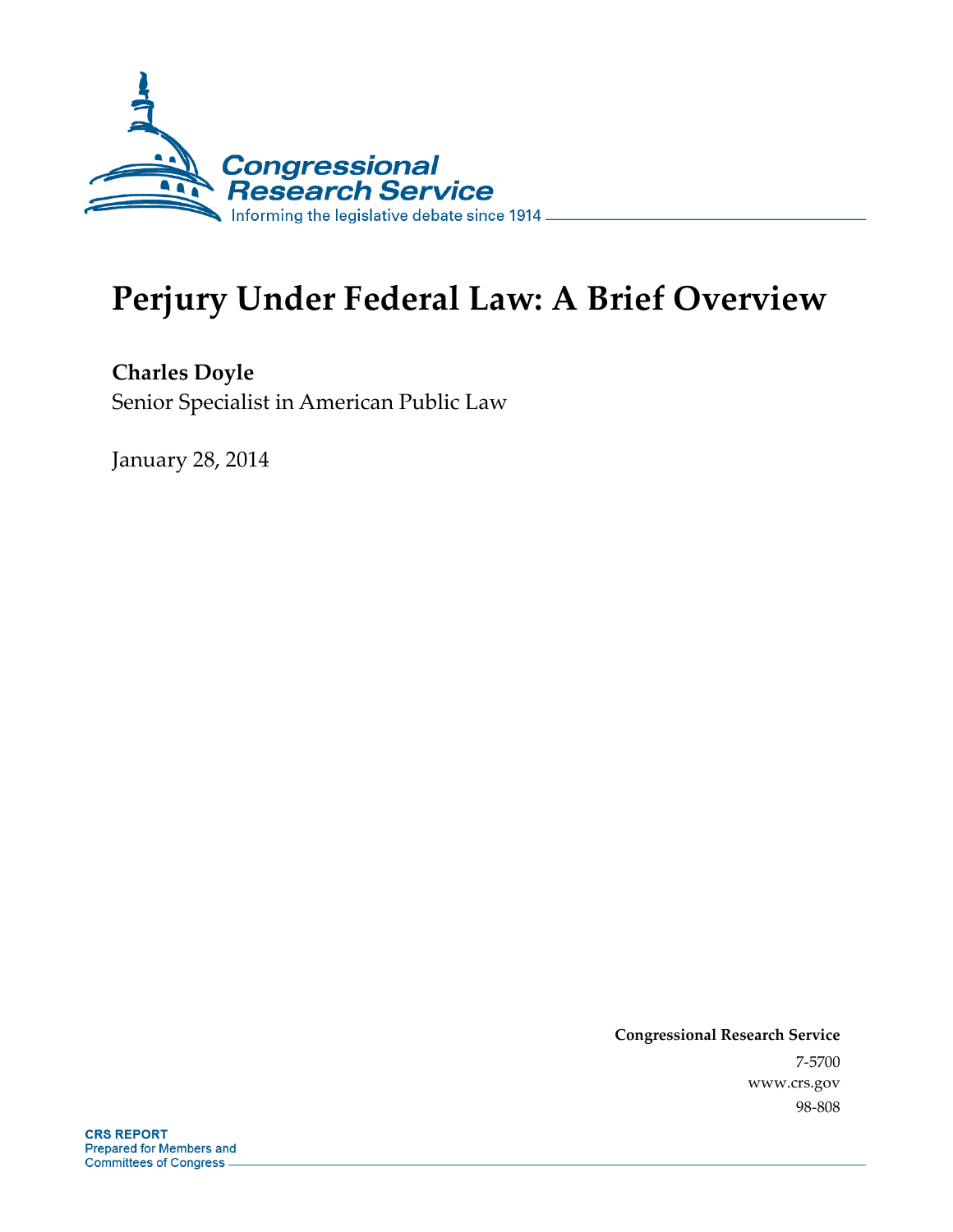## **Summary**

Although it now covers more than court proceedings, the definition of perjury has not changed a great deal otherwise since the framing of the Constitution. Blackstone described it as "a crime committed when a *lawful* oath is administered, in some *judicial* proceeding, to a person who swears *wilfully, absolutely* and *falsely*, in a matter *material* to the issue or point in question."

There are three general federal perjury laws. One, 18 U.S.C. 1621, outlaws presenting material false statements under oath in federal official proceedings. A second, 18 U.S.C. 1623, bars presenting material false statements under oath before or ancillary to federal court or grand jury proceedings. A third, 18 U.S.C. 1622 (subornation of perjury), prohibits inducing or procuring another to commit perjury in violation of either Section 1621 or Section 1623.

In most cases, the courts abbreviate their description of the elements and state that to prove perjury in a judicial context under Section 1623 the government must establish that the defendant  $(1)$  knowingly made a (2) false (3) material declaration (4) under oath (5) in a proceeding before or ancillary to any court or grand jury of the United States."

In a similar manner, the courts generally favor the encapsulation from *United States v. Dunnigan* to describe the elements of perjury in other contexts under Section 1621: "A witness testifying under oath or affirmation violates this section if she gives false testimony concerning a material matter with the willful intent to provide false testimony, rather than as a result of confusion, mistake, or faulty memory."

Section 1622 outlaws procuring or inducing another to commit perjury: "Whoever procures another to commit any perjury is guilty of subornation of perjury, and shall be fined under this title or imprisoned for not more than five years, or both," 18 U.S.C. 1622.

The false statement statute, 18 U.S.C. 1001, is closely akin to the perjury statutes. It outlaws false statements in any matter within the jurisdiction of a federal agency or department, a kind of perjury not under oath.

Moreover, regardless of the offense for which an individual is convicted, the federal sentencing guidelines may call for his sentence to be enhanced as a consequence of any obstruction of justice in the form of perjury or false statements for which he is responsible, if committed during the course of the investigation, prosecution, or sentencing for the offense of his conviction. The enhancement may result in an increase in his term of imprisonment by as much as four years.

This report is available in abbreviated form—without footnotes, quotations, or citations—as CRS Report 98-807, *Perjury Under Federal Law: A Sketch of the Elements*. Both versions have been largely excerpted from CRS Report RL34303, *Obstruction of Justice: An Overview of Some of the Federal Statutes That Prohibit Interference with Judicial, Executive, or Legislative Activities*. Excerpted portions of RL34303 are also available as follows. CRS Report RS22783, *Obstruction of Justice: An Abridged Overview of Related Federal Criminal Laws*; CRS Report RL34304, *Obstruction of Congress: A Brief Overview of Federal Law Relating to Interference with Congressional Activities*; and CRS Report RS22784, *Obstruction of Congress: An Abridged Overview of Federal Criminal Laws Relating to Interference with Congressional Activities*. All are by Charles Doyle.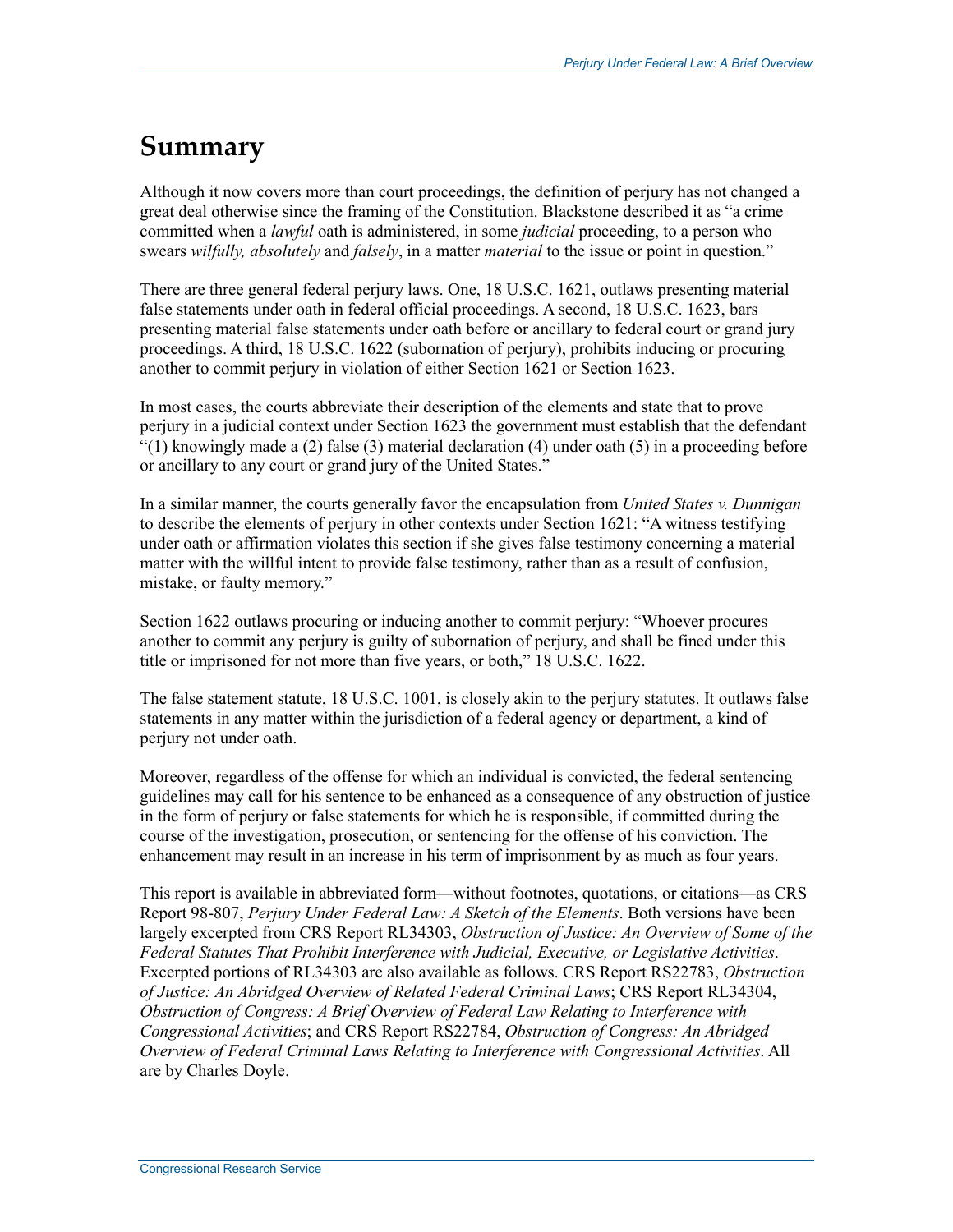# **Contents**

#### Contacts

|--|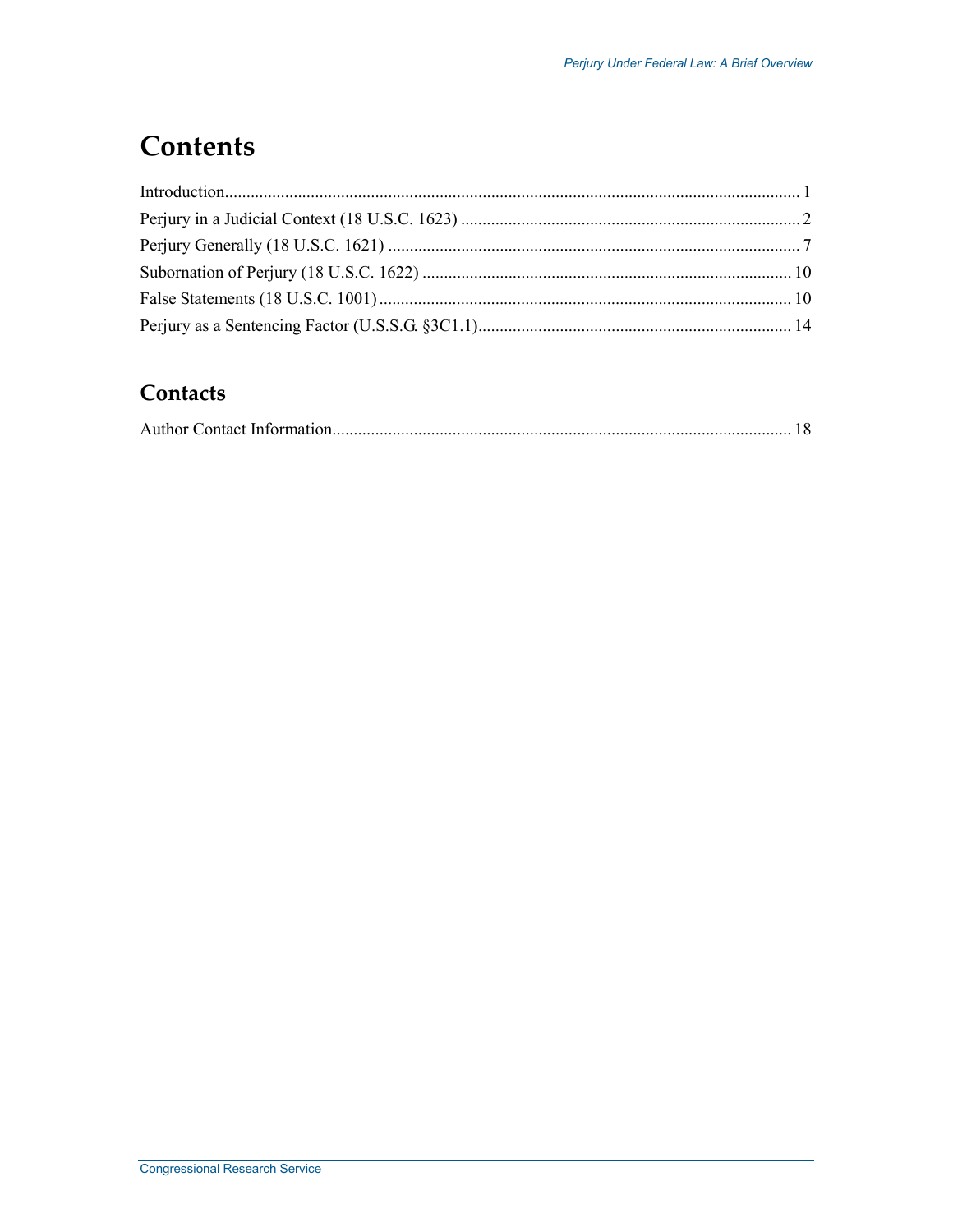# **Introduction**

 $\overline{a}$ 

Although it now covers more than court proceedings, the definition of perjury has not changed a great deal otherwise since the framing of the Constitution. Blackstone described it as "a crime committed when a *lawful* oath is administered, in some *judicial* proceeding, to a person who swears *wilfully, absolutely* and *falsely*, in a matter *material* to the issue or point in question."1

Federal perjury laws are found principally in chapter 79 of title 18 of the United States Code.<sup>2</sup> The chapter consists of three sections: Section 1623, under which perjury involving judicial proceedings is most often prosecuted today; the historic perjury provision, Section 1621, now used primarily for cases where Section 1623 is unavailable and in sentencing enhancement cases; and Section 1622 that outlaws subornation of perjury. Section 1001 of title 18—a statute much like the perjury laws but without the requirement that the offender have taken an oath—outlaws material false statements in any matter within the jurisdiction of any federal agency or department, and to a limited extent within the jurisdiction of any federal court or congressional entity.

<sup>1</sup> IV BLACKSTONE, COMMENTARIES ON THE LAWS OF ENGLAND, 136-37 (1769) (italics in the original; transliteration added). Blackstone actually borrowed from Coke and noted the various penalties to which it was subject: "The next offense against public justice is when the suit is past its commencement, and come to trial. And that is the crime of wilful and corrupt *perjury*; which is defined by sire Edward Coke [3 Inst. 164], to be a crime committed when a *lawful* oath is administered, in some *judicial* proceeding, to a person who swears *wilfully, absolutely* and *falsely*, in a matter *material* to the issue or point in question. The law takes no notice of any perjury but such as is committed in some court of justice, having power to administer an oath; or before some magistrate or proper officer, invested with a similar authority, in some proceedings relative to a civil suit or a criminal prosecution: for it esteems all other oaths unnecessary at least, and therefore will not punish the breach of them. For which reason it is much to be questioned how far any magistrate is justifiable in taking a voluntary *affidavit* in any extrajudicial matter, as it now too frequent upon every petty occasion: since it is more than possible, that by such idle oaths a man may frequently *in soro conscientiae* incur the guilt, and at the same time evade the temporal penalties, of perjury. The perjury must also be wilful, positive, and absolute; not upon surprize, or the like: it also must be in some point material to the question in dispute; for if it only be in some trifling collateral circumstance, to which no regard is paid, it is not more penal than in the voluntary extrajudicial oaths before-mentioned. *Subornation* of perjury is the offence of procuring another to take such a false oath, as constitutes perjury in the principal. The punishment of perjury and subornation, as common law, has been various. It was antiently death; afterwards banishment, or cutting out the tongue; then forfeiture of goods; and now it is fine and imprisonment, and never more to be capable of bearing testimony. But the statute 5 Eliz. c.9. (if the offender be prosecuted thereon) inflicts the penalty of perpetual infamy, and fine of 40*l*. on the suborner; and, in default of payment, imprisonment for six months, and to stand with both ears mailed to the pillory. Perjury itself is thereby punished with six months imprisonment, perpetual infamy, and fine of 20*l*. or to have both ears nailed to the pillory. But the prosecution is usually carried on for the offence at common law; especially as, to the penalties before inflicted, the statute 2 Geo.II. c.25 superadds a power, for the court to order the offender to be sent to the house of correction for seven years, or to be transported for the same period; and makes it a felony without benefit of clergy to return or escape within the time," *Id.*

<sup>&</sup>lt;sup>2</sup> Prohibitions against misconduct very much like perjury are scattered throughout the United States Code. The most widely prosecuted is probably 18 U.S.C. 1001, discussed *infra* that outlaws material false statements made with respect to a matter within the jurisdiction of a department or agency of the United States. See generally, *Twenty-Eighth Annual Survey of White Collar Crime: False Statements and False Claims*, 50 AMERICAN CRIMINAL LAW REVIEW 953 (2013); *Twenty-Eighth Annual Survey of White Collar Crime: Perjury*, 50 AMERICAN CRIMINAL LAW REVIEW 1343 (2013). For a discussion of 18 U.S.C. 1503 and 1505 which outlaw corrupt endeavors to impede the due administration of justice before the courts and executive tribunal and the due exercise of the power of congressional inquiry see CRS Report RL34303, *Obstruction of Justice: An Overview of Some of the Federal Statutes That Prohibit Interference with Judicial, Executive, or Legislative Activities*.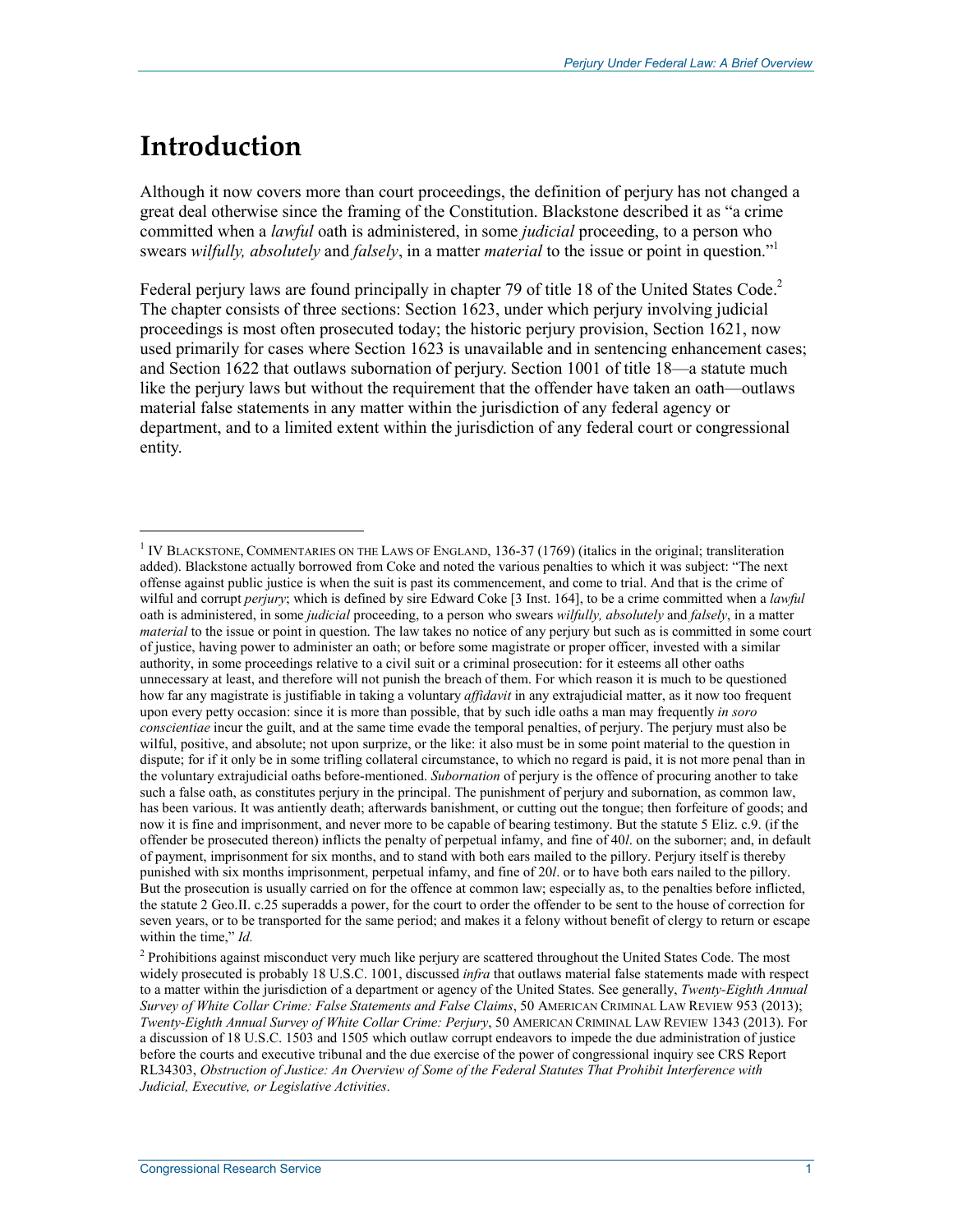None of the four are RICO predicate offenses or money laundering predicate offenses.<sup>3</sup> The laws relating to aiding and abetting, accessories after the fact, misprision, and conspiracy, $4$  however, apply to all four.<sup>5</sup> Sections 1621 and 1623 state that their prohibitions apply regardless of whether the perjurious conduct occurs overseas or within this country.<sup>6</sup> Section 1001 has no such explicit declaration, but has been held to have extraterritorial application nonetheless.<sup>7</sup>

### **Perjury in a Judicial Context (18 U.S.C. 1623)**

Congress enacted Section 1623 to avoid in relation to judicial proceedings some of the common law technicalities embodied in the more comprehensive perjury provisions found in Section 1621 and thus "to facilitate perjury prosecutions and thereby enhance the reliability of testimony before federal courts and grand juries."8 Unlike Section 1621, Section 1623 permits a conviction in the case of two mutually inconsistent declarations without requiring proof that one of them is false.<sup>9</sup> It recognizes a limited recantation defense.<sup>10</sup> It dispenses with the so-called two-witness rule.<sup>11</sup> And, it employs a "knowing" mens rea standard rather than the more demanding "willfully" standard used in Section  $1621$ <sup>12</sup>

Parsed into elements, Section 1623 declares that

I. Whoever

II. a. under oath or

b. in any

i. declaration,

ii. certificate,

iii. verification, or

iv. statement

under penalty of perjury as permitted under [Section ]1746 of title 28, United States  $Code<sup>1</sup>$ 

1

<sup>7</sup> *United States v. Walczak*, 783 F.2d 852, 854-55 (9th Cir. 1986).

<sup>8</sup> *Dunn v. United States*, 442 U.S. 100, 107 (1979), citing, S.REP.NO. 91-617, at 58-9 (1969)(internal citations omitted).

 $9$  18 U.S.C. 1623(c).

<sup>10</sup> 18 U.S.C. 1623(d).

 $11$  18 U.S.C. 1623(e).

12 18 U.S.C. 1623(a).

(continued...)

 $3$  18 U.S.C. 1961(1), 1956(c)(7).

<sup>4</sup> 18 U.S.C. 2, 3, 4, 371.

<sup>&</sup>lt;sup>5</sup> E.g., *United States v. Atalig*, 502 F.3d 1063, 1065 (9<sup>th</sup> Cir. 2007)(conspiracy to violate 18 U.S.C. 1001); *cf.*, *United States v. Dunne*, 324 F.3d 1158, 1162-163 (10<sup>th</sup> Cir. 2003).

<sup>&</sup>lt;sup>6</sup> 18 U.S.C. 1621 ("This section is applicable whether the statement or subscription is made within or without the United States"); 18 U.S.C. 1623(b) ("This section is applicable whether the conduct occurred within or without the United States").

<sup>&</sup>lt;sup>13</sup> "Wherever, under any law of the United States or under any rule, regulation, order, or requirement made pursuant to law, any matter is required or permitted to be supported, evidenced, established, or proved by the sworn declaration, verification, certificate, statement, oath, or affidavit, in writing of the person making the same (other than a deposition, or an oath of office, or an oath required to be taken before a specified official other than a notary public), such matter may, with like force and effect, be supported, evidenced, established, or proved by the unsworn declaration, certificate, verification, or statement, in writing of such person which is subscribed by him, as true under penalty of perjury, and dated, in substantially the following form: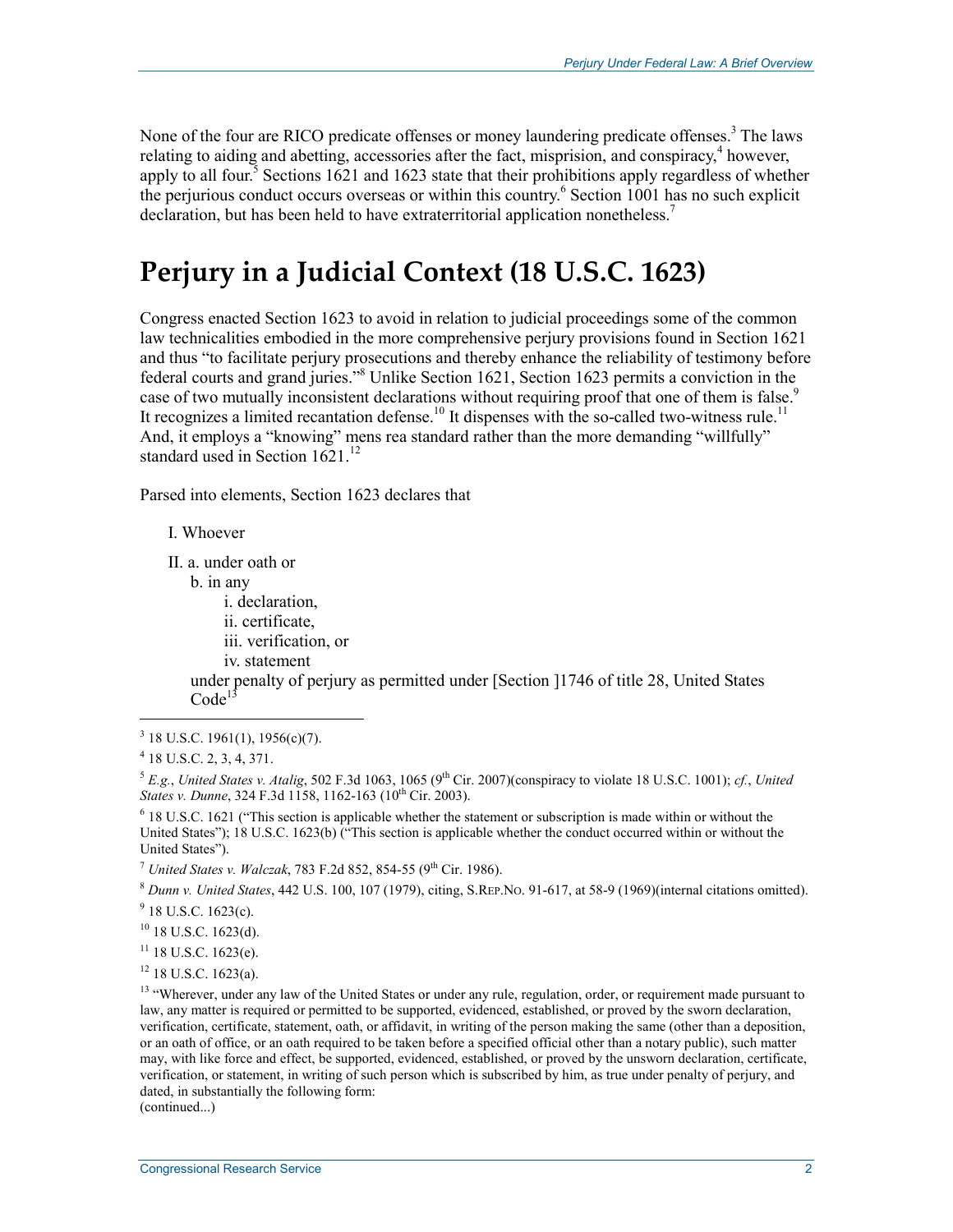- III. in any proceeding before or ancillary to
	- a. any court or
	- b. grand jury of the United States
- IV. knowingly
- V. a. makes any false material declaration or
	- b. makes or uses any other information, including any
	- i. book, ii. paper, iii. document, iv. record, v. recording, or vi. other material, knowing the same to contain any false material declaration,

shall be fined under this title or imprisoned not more than five years, or both.<sup>14</sup>

In most cases, the courts abbreviate their description of the elements and state in one form or another that to prove perjury the government must establish that the defendant (1) knowingly made a (2) false (3) material declaration (4) under oath (5) in a proceeding before or ancillary to any court or grand jury of the United States.<sup>15</sup>

The allegedly perjurious declaration must be presented in a "proceeding before or ancillary to any court or grand jury of the United States." An interview in an attorney's office in preparation for a judicial hearing cannot be considered such an ancillary proceeding,<sup>16</sup> but the phrase "proceedings" ancillary to" court or grand jury proceedings does cover proceedings to take depositions in connection with civil litigation,<sup>17</sup> as well as a variety of pretrial proceedings in criminal cases,<sup>18</sup> including habeas proceedings,<sup>19</sup> bail hearings,<sup>20</sup> venue hearings,<sup>21</sup> or suppression hearings.<sup>22</sup>

(...continued)

1

(Signature)'.

"(2) If executed within the United States, its territories, possessions, or commonwealths: 'I declare (or certify, verify, or state) under penalty of perjury that the foregoing is true and correct. Executed on (date).

(Signature)'."

 $14$  18 U.S.C. 1623(a).

<sup>16</sup> *Dunn v. United States*, 442 U.S. 100, 111-12 (1979).

<sup>17</sup> *Id.*; *United States v. Wu*, 716 F.3d 159, 173 (5th Cir. 2013); *United States v. Wilkinson*, 137 F.3d 214, 225 (4th Cir. 1998); *United States v. Holland*, 22 F.3d 1040, 1047-48 (11th Cir. 1994); *United States v. McAfee*, 8 F.3d 1010, 1013- (continued...)

<sup>&</sup>quot;(1) If executed without the United States: 'I declare (or certify, verify, or state) under penalty of perjury under the laws of the United States of America that the foregoing is true and correct. Executed on (date).

<sup>&</sup>lt;sup>15</sup> *United States v. Strohm*, 671 F.3d 1173, 1178 (10<sup>th</sup> Cir. 2011)(brackets in the original)("To prove perjury under  $§1623(a)$ , the government must demonstrate (1) the defendant made a declaration under oath before a [court]; (2) such declaration was false; (3) the defendant knew the declaration was false and (4) the false declaration was material to the [court's] inquiry"); *United States v. Ramirez*, 635 F.3d 249, 260 (6<sup>th</sup> Cir. 2011)("A conviction under §1623(a) requires proof that the defendant (1) knowingly made, (2) a materially false declaration (3) under oath (4) before a federal grand jury"); *United States v. Gorman,* 613 F.3d 711, 715-16 (7th Cir. 2010)("To support a conviction for perjury beyond a reasonable doubt, the government had the burden of proving that (1) the defendant, while under oath, testified falsely before the grand jury; (2) his testimony related to some material matter; and (3) he knew that testimony was false"); see also, *United States v. Wu*, 716 F.3d 159, 173 (5<sup>th</sup> Cir. 2013)("To obtain a perjury conviction, the Government must prove (1) that the defendant's statements were material; (2) false; and (3) at the time the statements were made the defendant did not believe them to be true").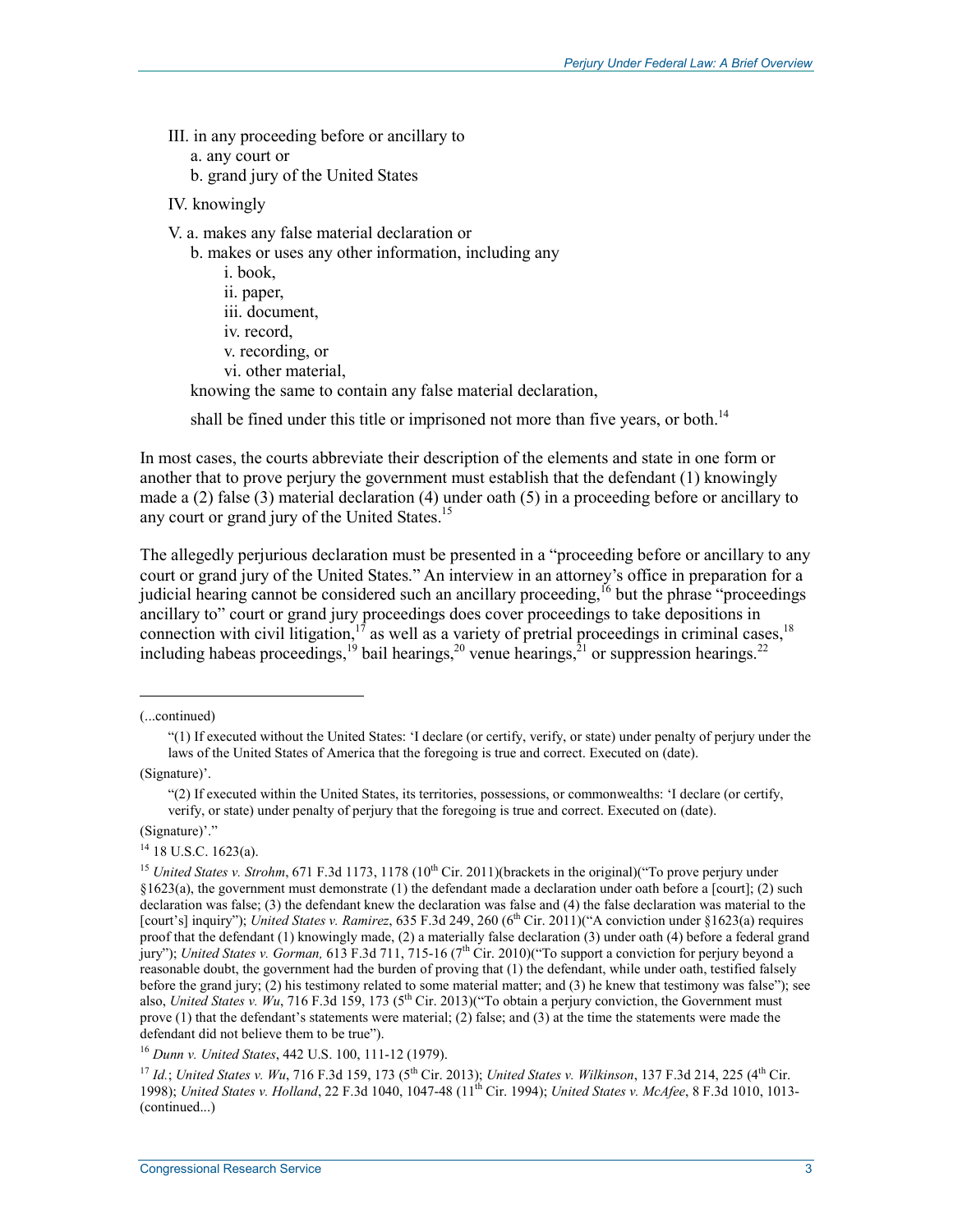The Supreme Court's observation that a statement that is misleading but literally true cannot support a conviction under Section 1621 because it is not false<sup>23</sup> applies with equal force to perjury under Section 1623.<sup>24</sup> Similarly, perjury cannot be the product of confusion, mistake, or faulty memory, but must be a statement that the defendant knows is false,  $^{25}$  although this requirement may be satisfied with evidence that the defendant was deliberately ignorant or willfully blind to the fact that the statement was false.<sup>26</sup> On the other hand, "[a] question that is truly ambiguous or which affirmatively misleads the testifier can never provide a basis for a finding of perjury, as it could never be said that one intended to answer such a question untruthfully."<sup> $27$ </sup> Yet ambiguity will be of no avail if the defendant understands the question and answers falsely nevertheless.28

Materiality is perhaps the most nettlesome of perjury's elements. It is usually said that a statement is material "if it has a natural tendency to influence, or is capable of influencing, the decision of the decisionmaking body to whom it is addressed."<sup>29</sup> This definition is not easily applied when the precise nature of the underlying inquiry remains somewhat undefined such as in grand jury

 $\overline{a}$ 

<sup>24</sup> *United States v. Gorman, 613 F.3d 711, 716 (7<sup>th</sup> Cir. 2010); <i>United States v. Thomas, 612 F.3d 1107, 1114-115* (9<sup>th</sup> Cir. 2010*); United States v. Richardson*, 421 F.3d 17, 32-3 (1st Cir. 2005); *United States v. Shotts*, 145 F.3d 1289, 1297 (11th Cir. 1998); *United States v. Hairston*, 46 F.3d 361, 375 (4th Cir. 1996).

<sup>25</sup> *United States v. Fawley, 137 F.3d 458, 466 (7<sup>th</sup> Cir. 1998); <i>United States v. Reveron Martinez*, 836 F.2d 684, 689 (1<sup>st</sup> Cir. 1988); *cf.*, *United States v. Dunnigan*, 507 U.S. 87, 94 (1993).

<sup>26</sup> *United States v. Fawley*, 137 F.3d 458, 466-67 (7<sup>th</sup> Cir. 1998).

<sup>27</sup> *United States v. Richardson*, 421 F.3d 17, 33 (1st Cir. 2005); see also, *United States v. Strohm*, 671 F.3d 1173, 1179- 1181 (10<sup>th</sup> Cir. 2011)("An answer is not a knowing false statement if the witness responds to an ambiguous question with what he or she believes to be a truthful answer.... The case law has divided linguistic ambiguity into one of two flavors—fundamental or arguable.... A question is fundamentally ambiguous in narrow circumstances. To qualify,.... the question itself is excessively vague, making it impossible to know—without guessing—the meaning of the question and whether a witness intended to make a false response ... But fundamental ambiguity is the exception, not the rule.... A question is arguably ambiguous where more than one reasonable interpretation of a question exists"); *United States v. DeZarn*, 157 F.3d 1042, 1049 (6<sup>th</sup> Cir. 1998); see also *United States v. Turner*, 500 F.3d 685, 689 (8<sup>th</sup> Cir. 2007)("If, however, a question is fundamentally vague or ambiguous, then an answer to that question cannot sustain a perjury conviction").

<sup>28</sup> *United States v. Strohm*, 671 F.3d 1173, 1178 (10<sup>th</sup> Cir. 2011)("Simply plumbing a question for *post hoc* ambiguity will not defeat a perjury conviction where the evidence demonstrates the defendant understood the question in context and gave a knowingly false answer"); *United States v. McKenna*, 327 F.3d 830, 841 (9<sup>th</sup> Cir. 2003)(<sup>"A</sup> question leading to a statement supporting a perjury conviction is not fundamentally ambiguous where the jury could conclude beyond a reasonable doubt that the defendant understood the question as did the government and that so understood, the defendant's answer was false"); *United States v. Brown*, 459 F.3d 509, 529 (5th Cir. 2006); *United States v. Turner*, 500 F.3d 685, 690 (8th Cir. 2007); *United States v. Gorman,* 613 F.3d 711, 716 (7th Cir. 2010).

<sup>(...</sup>continued)

 $14$  ( $5^{\text{th}}$  Cir. 1993).

<sup>&</sup>lt;sup>18</sup> *United States v. Farmer*, 137 F.3d 1265 (11<sup>th</sup> Cir. 1998).

<sup>19</sup> *United States v. Johnson*, 325 F.3d 205, 209 (4th Cir. 2003).

<sup>&</sup>lt;sup>20</sup> *United States v. Greene*, 591 F.2d 471 (8<sup>th</sup> Cir. 1979).

<sup>&</sup>lt;sup>21</sup> *United States v. Durham*, 139 F.3d 1325 (10<sup>th</sup> Cir. 1998).

<sup>&</sup>lt;sup>22</sup> *United States v. Renteria*, 138 F.3d 1328 (10<sup>th</sup> Cir. 1998).

<sup>23</sup> *Bronston v. United States*, 409 U.S. 352, 358-59 (1973).

<sup>29</sup> *United States v. Brown*, 459 F.3d 509, 529 (5th Cir. 2006), citing, *United States v. Gaudin*, 515 U.S. 506, 509 (1995), and *Kungys v. United States*, 485 U.S. 759, 770 (1988); see also, *United States v. Strohm*, 671 F.3d 1173, 1186 (10th Cir. 2011); *United States v. Benkahla*, 530 F.3d 300, 310 (4th Cir. 2008); *United States v. McKenna*, 327 F.3d 830, 839 (9<sup>th</sup> Cir. 2003); *United States v. Lee*, 359 F.3d 412, 417 (6<sup>th</sup> Cir. 2003); *United States v. Durham*, 139 F.3d 1325, 1329  $(10^{th}$  Cir. 1998).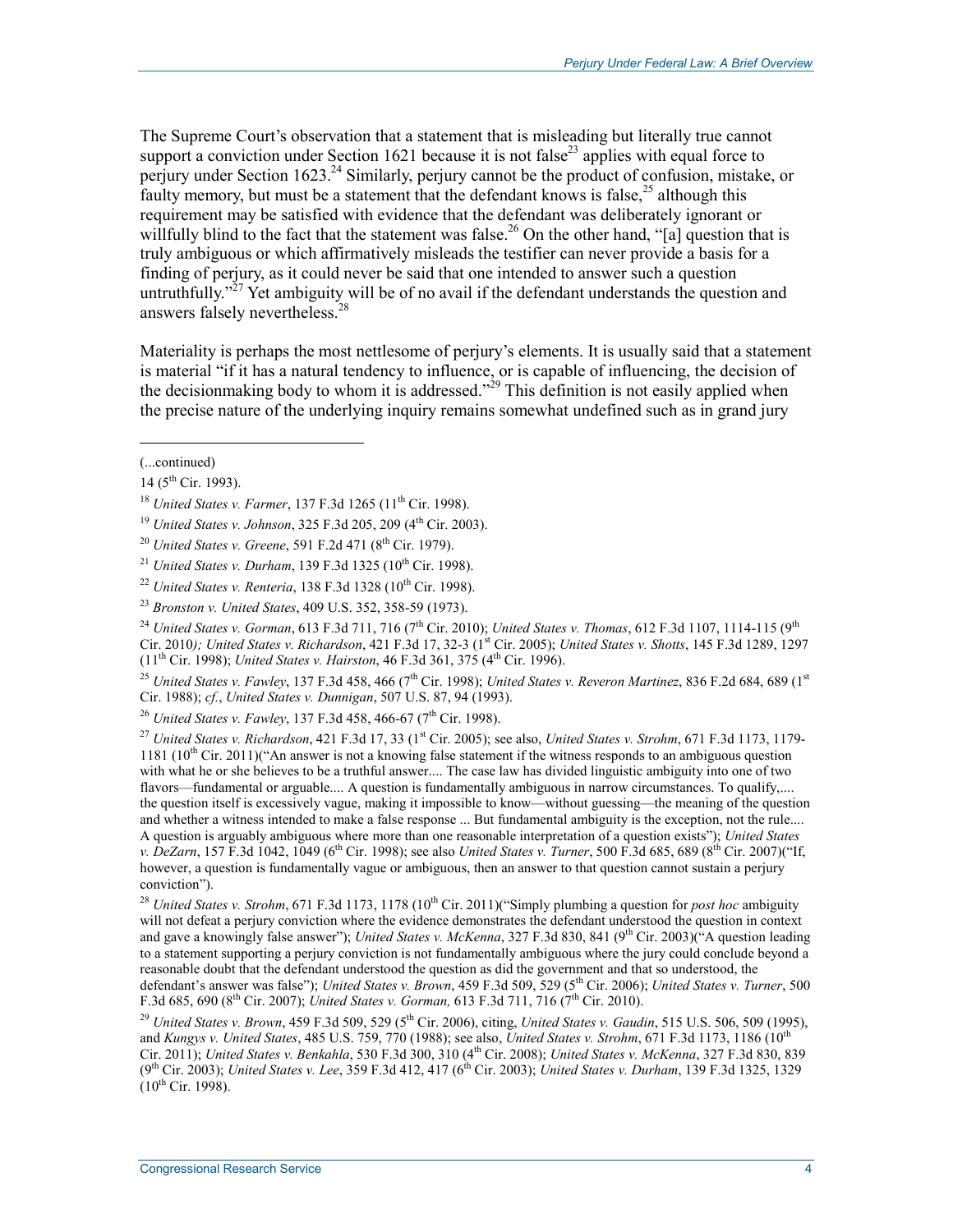proceedings or in depositions at the discovery stage of a civil suit. On the civil side, the lower federal courts appear divided between the view (1) that a statement in a deposition is material if a "truthful answer might reasonably be calculated to lead to the discovery of evidence admissible at the trial of the underlying suit" and (2) that a statement is material "if the topic of the statement is discoverable and the false statement itself had a tendency to affect the outcome of the underlying civil suit for which the deposition was taken."30

In the case of perjury before the grand jury, rather than articulate a single standard the courts have described several circumstances under which false testimony may be considered material.<sup>31</sup> In any event, a statement is no less material because it did not or could not divert the  $decisionmaker<sup>32</sup>$ 

The courts seem to have had less difficulty dealing with a materiality issue characterized as the perjury trap doctrine. The doctrine arises where a witness is called for the sole purpose of eliciting perjurious testimony from him.<sup>33</sup> Under such circumstances it is said the tribunal has no valid purpose to which a perjurious statement could be considered material. The doctrine poses no bar to prosecution in most cases, however, since the government is usually able to identify some valid reason for the grand jury's inquiries.<sup>34</sup>

<sup>31</sup> *E.g., United States v. Brown*, 459 F.3d 509, 530 n.18 (5<sup>th</sup> Cir. 2006)("The materiality requirement of §1623 has been satisfied in cases where the false testimony was relevant to any subsidiary issue or was capable of supplying a link to the main issue under consideration"); *United States v. Silveira*, 426 F.3d 514, 518 (1<sup>st</sup> Cir. 2005)("A statement of witness to a grand jury is material if the statement is capable of influencing the grand jury as to any proper matter pertaining to its inquiry or which might have influenced the grand jury or impeded its inquiry. To be material, the statement need not directly concern an element of the crime being investigated, nor need it actually influence the jury"); *United States v. Burke*, 425 F.3d 400, 414 (7<sup>th</sup> Cir. 2005)("Even potential interference with a line of inquiry can establish materiality"); *United States v. Blanton*, 281 F.3d 771, 775(8<sup>th</sup> Cir. 2002)("The statements need not be material to any particular issue, but may be material to any proper matter of inquiry"); *United States v. Plumley*, 207 F.3d 1086, 1095-96 ( $8<sup>th</sup>$  Cir. 2000)("Although it is true that this particular question did not address the ultimate issue. . at the time

<sup>&</sup>lt;sup>30</sup> *United States v. Wilkinson*, 137 F.3d 214, 225 (4<sup>th</sup> Cir. 1998), comparing, *United States v. Kross*, 14 F.3d 751, 754 (2d Cir. 1994), and *United States v. Holley*, 942 F.2d 916, 924 (5th Cir. 1991), with, *United States v. Adams*, 870 F.2d 1140, 1146-148 (6th Cir. 1989) and *United States v. Clark*, 918 F.2d 843, 846 (9th Cir.1990), overruled on other grounds, United States v. Keys, 133 F.3d 1282, 1286 (9<sup>th</sup> Cir,. 1998); see also United States v. McKenna, 327 F.3d 830, 839-40 (9th Cir. 2003)(acknowledging the division and continuing to adhere to the view expressed in *Clark*).

<sup>...</sup> it is not thereby rendered immaterial" (citing cases in which a statement before the grand jury was found to be material when a "truthful answer would have raised questions about the role of others ... when [the] witness obscures [his] whereabouts or involvement in offense ... [and] about peripheral matters [that] can become material when considered in context").

 $32$  *United States v. Strohm, 671 F.3d 1173, 1186 (10<sup>th</sup> Cir. 2011); <i>United States v. Silveira, 426 F.3d 514, 518 (1<sup>st</sup> Cir.* 2005); *United States v. Lee*, 359 F.3d 412, 416 (6<sup>th</sup> Cir. 2004); *United States v. McKenna*, 327 F.3d 830, 839 (9<sup>th</sup> Cir. 2003).

<sup>33</sup> *Brown v. United States*, 245 F.2d 549, 555 (8th Cir. 1957), quoting, *United States v. Icardi*, 140 F.Supp. 383, 384-88 (D.D.C. 1956); but see *United States v. Burke*, 425 F.3d 400, 408 ( $7<sup>th</sup>$  Cir. 2005)("We have not embraced this doctrine, however, and do not see any reason to adopt it now")(internal citations omitted).

<sup>&</sup>lt;sup>34</sup> *United States v. McKenna*, 327 F.3d 830, 837 (9<sup>th</sup> Cir. 2003)("Here, the government did not use its investigatory powers to question McKenna before a grand jury. Rather, it merely questioned McKenna in its role as a defendant during the pendency of a civil action in which she was the plaintiff. The perjury trap doctrine is inapplicable to McKenna's case for this reason"); *United States v. Regan*, 103 F.3d 1073, 1079 (2d Cir. 1997)("[w]e have noted that the existence of a legitimate basis for an investigation and for particular questions answered falsely precludes any application of the perjury trap doctrine"); *United States v. Chen*, 933 F.2d 793, 797 (9<sup>th</sup> Cir. 1991)("[w]hen testimony is elicited before a grand jury that is attempting to obtain useful information in furtherance of its investigation or conducting a legitimate investigation into crimes which had in fact taken place within its jurisdiction, the perjury trap doctrine is, by definition, inapplicable"), quoting, *United States v. Devitt*, 499 F.2d 135, 140 (7<sup>th</sup> Cir. 1974) and *United States v. Chevoor*, 526 F.2d 178, 185 (1<sup>st</sup> Cir. 1975).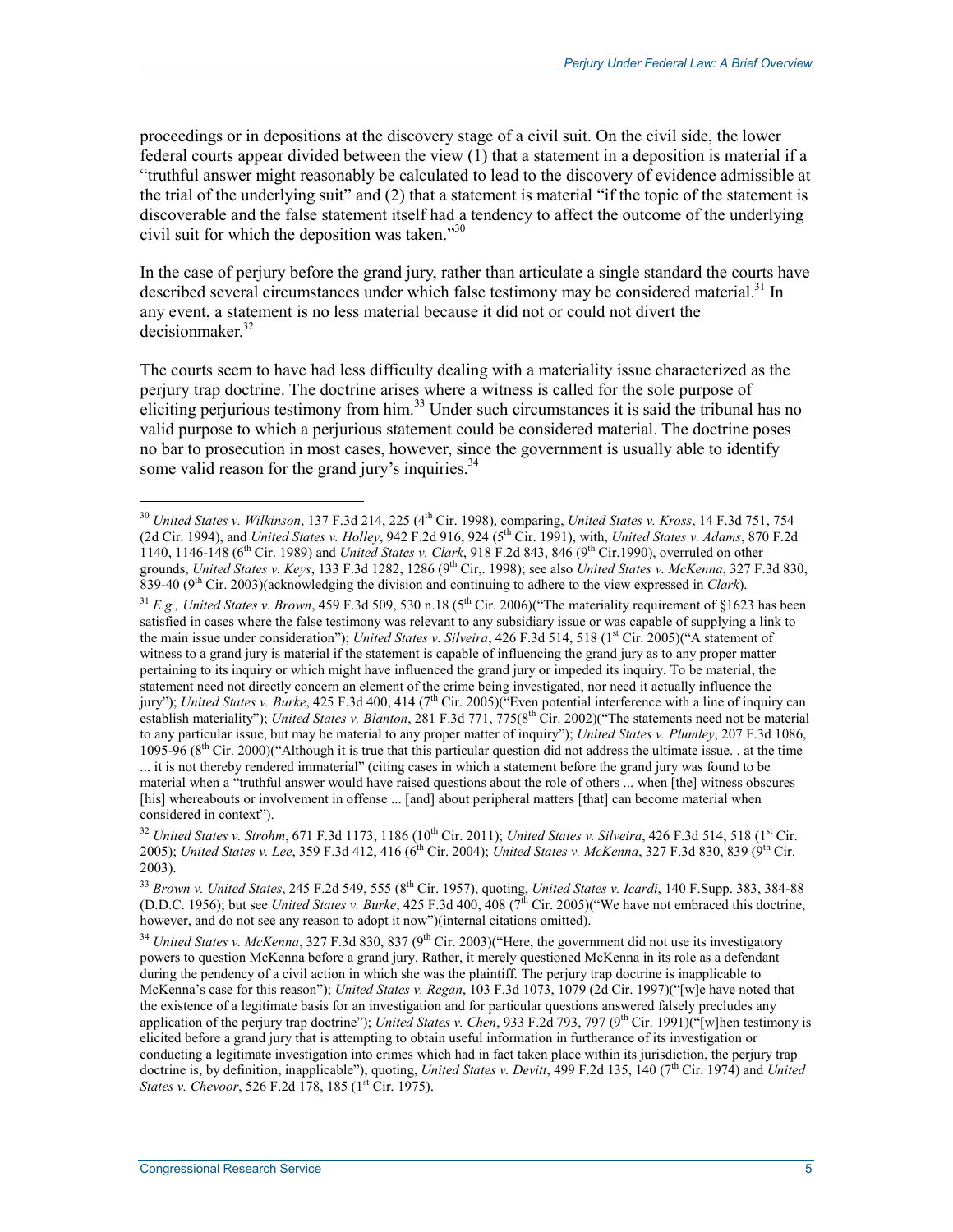Subsection 1623(c) permits a perjury conviction simply on the basis of two necessarily inconsistent material declarations rather than a showing that one of the two statements is false.<sup>35</sup> Conviction does require a showing, however, that the two statements were made under oath; it is not enough to show that one was made under oath and the other was made in the form of an affidavit signed under penalty of perjury.<sup>36</sup> Moreover, the statements must be so inherently contradictory that one of them of necessity must be false.<sup>37</sup>

Some years ago, the Supreme Court declined to reverse an earlier ruling that "[t]he general rule in prosecutions for perjury is that the uncorroborated oath of one witness is not enough to establish the falsity of the testimony of the accused set forth in the indictment."<sup>38</sup> Since the two witness rule rests on the common law rather than on a constitutional foundation, it may can be abrogated by statute without offending constitutional principles.<sup>39</sup> Subsection 1623(e) permits a perjury conviction without compliance with this traditional two witness rule.<sup>40</sup>

Most of the other subsections of Section 1623 are designed to overcome obstacles which the common law placed in the path of a successful perjury prosecution. Subsection 1623(d), in contrast, offers a defense unrecognized at common law. The defense is stated in fairly straightforward terms, "[w]here in the same continuous court or grand jury proceeding in which a declaration is made, the person making the declaration admits such declaration to be false, such admission shall bar prosecution under this section if, at the time the admission is made, the declaration has not substantially affected the proceeding, or it has not become manifest that such falsity has been or will be exposed."41 Although phrased in different terms, the courts seem to

<sup>36</sup> *United States v. Jaramillo, 69 F.3d 388, 390 (9<sup>th</sup> Cir. 1995).* 

 $\overline{a}$ 

<sup>&</sup>lt;sup>35</sup> 18 U.S.C. 1623(c)("An indictment or information for violation of this section alleging that, in any proceedings before or ancillary to any court or grand jury of the United States, the defendant under oath has knowingly made two or more declarations, which are inconsistent to the degree that one of them is necessarily false, need not specify which declaration is false if—(1) each declaration was material to the point in question, and (2) each declaration was made within the period of the statute of limitations for the offense charged under this section. In any prosecution under this section, the falsity of a declaration set forth in the indictment or information shall be established sufficient for conviction by proof that the defendant while under oath made irreconcilably contradictory declarations material to the point in question in any proceeding before or ancillary to any court or grand jury. It shall be a defense to an indictment or information made pursuant to the first sentence of this subsection that the defendant at the time he made each declaration believed the declaration was true"); *United States v. Dunn*, 442 U.S. 100, 108 (1979)("By relieving the government of the burden of proving which of two or more inconsistent declarations was false, see §1623(c), Congress sought to afford greater assurance that testimony obtained in grand jury and court proceedings will aid the cause of truth").

<sup>&</sup>lt;sup>37</sup> United States v. McAfee, 8 F.3d 1010, 1014-15 (5<sup>th</sup> Cir. 1993)("The Government must show that the statements are so irreconcilable that one of the statements is 'necessarily false.' We find the Fourth Circuit's explanation of §1623(c) instructive and adopt the standard set forth in *United States v. Flowers*, 813 F.2d 1320 (4<sup>th</sup> Cir. 1987). In *Flowers*, the court concluded that subsection 1623(c) 'requires a variance in testimony that extends beyond mere vagueness, uncertainty, or equivocality. Even though two declarations may differ from one another, the  $§1623(c)$  standard is not met unless taking them into context, they are so different that if one is true there is no way the other can also be true.'" *Id.* at 1324; see also *United States v. Porter*, 994 F.2d 470 (8<sup>th</sup> Cir. 1993)).

<sup>38</sup> *Weiler v. United States*, 323 U.S. 606, 607 (1945).

<sup>39</sup> *United States v. Ruggiero*, 472 F.2d 599, 606 (2d Cir. 1973); *United States v. Diggs*, 560 F.2d 266, 269 (7th Cir. 1977)(citing cases in accord).

 $^{40}$  18 U.S.C. 1623(e)("Proof beyond a reasonable doubt under this section is sufficient for conviction. It shall not be necessary that such proof be made by any particular number of witnesses or by documentary or other type of evidence"). See also, *United States v. Kemp*, 500 F.3d 257, 294 (3d Cir. 2007); *United States v. Hasan*, 609 F.3d 1121, 1139 ( $10^{th}$  Cir. 2010).

<sup>&</sup>lt;sup>41</sup> 18 U.S.C. 1623(d); cf., *United States v. DeLeon*, 603 F.3d 397, 404-405 (7<sup>th</sup> Cir. 2010).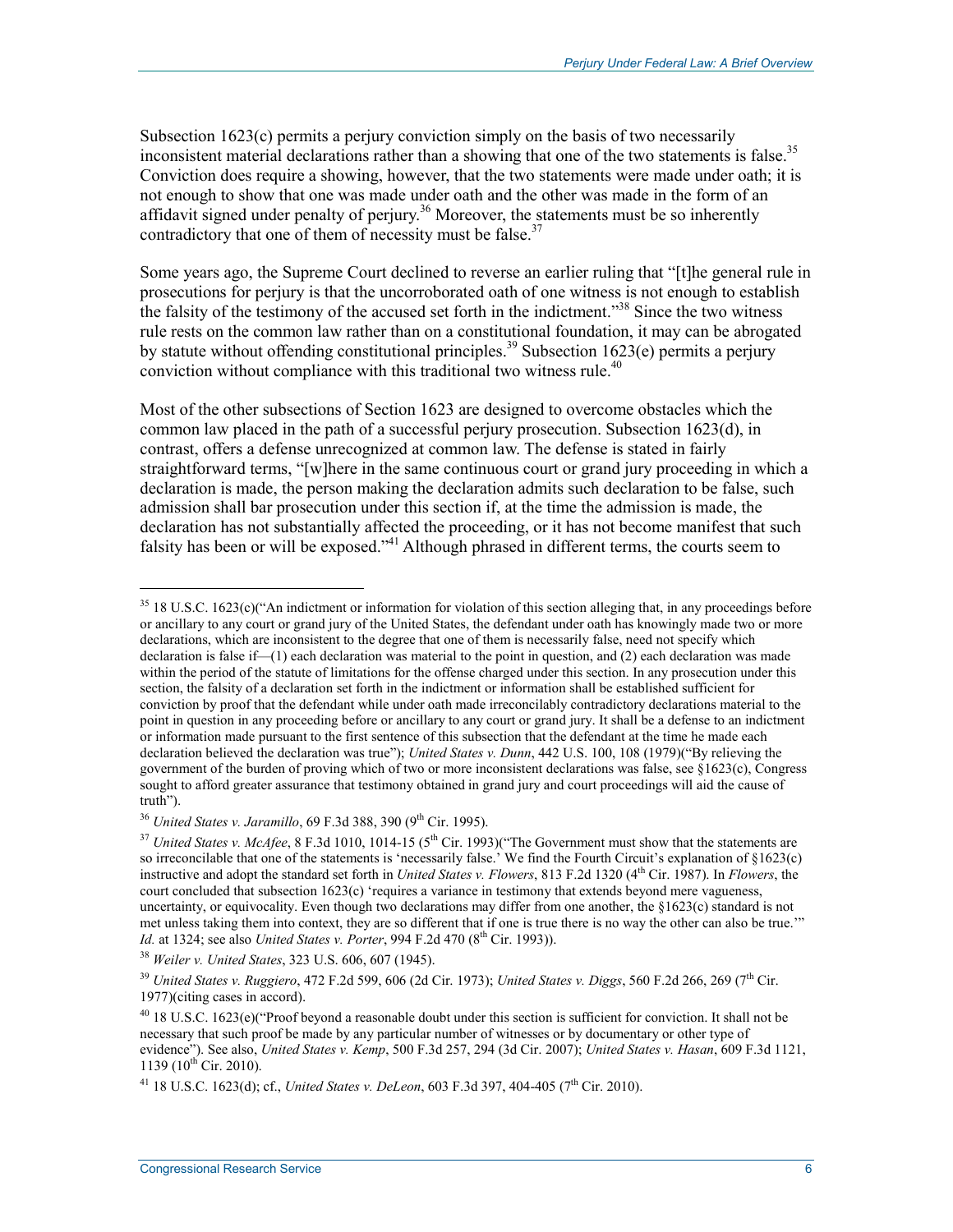agree that repudiation of the false testimony must be specific and thorough.<sup>42</sup> There is some disagreement whether a recanting defendant must be denied the defense if both the substantial impact and manifest exposure conditions have been met or if the defense must be denied if either condition exists. Most courts have concluded that the presence of either condition dooms the  $defense<sup>43</sup>$ 

Early construction required that a defendant establish both that his false statement had not substantially affected the proceeding before his recantation *and* that it had not become manifest that his false statement would be exposed.<sup>44</sup> One more recent appellate case, however, decided that the defense should be available to a witness who could show a want of *either* an intervening adverse impact *or* of likely exposure of his false statement.<sup>45</sup> Even without the operation of subsection 1623(d), relatively contemporaneous corrections of earlier statements may negate any inference that the witness is knowingly presenting false testimony and thus preclude conviction for perjury.<sup>46</sup>

### **Perjury Generally (18 U.S.C. 1621)**

When Congress passed Section 1623, it did not repeal Section 1621 either explicitly or by implication; where its proscriptions overlap with those of Section 1623, the government is free to choose under which it will prosecute.<sup>47</sup> Since Section 1623 frees prosecutors from many of the common law requirements of Section 1621, it is perhaps not surprising that they ordinarily elect to prosecute under Section 1623. Section 1623 does outlaw perjury under a wider range of circumstances than Section 621; it prohibits perjury before official proceedings generally—both judicial and nonjudicial. Separated into its elements, the section provides that

(1)

I. Whoever having taken an oath

1

II. before a competent tribunal, officer, or person,

<sup>&</sup>lt;sup>42</sup> *United States v. Wiggan*, 700 F.3d 1204, 1216 (9<sup>th</sup> Cir. 2012)(internal citations and quotation marks omitted) ("Recantation requires a defendant to renounce and withdraw the prior statement. And the defendant must unequivocally repudiate his prior testimony to satisfy §1623(d). It is not enough if the defendant merely attempted to explain his inconsistent statements, but never really admitted to the facts in question"); *United States v. Tobias*, 863 F.2d 685, 689 (9<sup>th</sup> Cir. 1988)(unequivocal repudiation); *United States v. Scivola*, 766 F.2d 37, 45 (1<sup>st</sup> Cir. 1985)(implicit recantation is insufficient); *United States v. Goguen*, 723 F.2d 1012, 1017 (1st Cir. 1983)(outright retraction and repudiation).

<sup>43</sup> *United States v. Sherman*, 150 F.3d 306, 313-18 (3d Cir. 1998); *United States v. Fornaro*, 894 F.2d 508, 510-11 (2d Cir. 1990); *United States v. Scivola*, 766 F.2d 37, 45 (1st Cir. 1985); *United States v. Denison*, 663 F.2d 611, 615 (5th Cir. 1981); *United States v. Moore*, 613 F.2d 1029, 1043 (D.C.Cir. 1979); *contra*, *United States v. Smith*, 35 F.3d 344, 345-47 (8<sup>th</sup> Cir. 1994).

<sup>44</sup> *United States v. Moore*, 613 F.2d 1029, 1043-44 (D.C. Cir. 1979); *United States v. Srimgeour*, 636 F.2d 1019, 1021 (5th Cir. 1980); *United States v. Scivola*, 766 F.2d 37, 45 (1st Cir. 1985); *United States v. Formaro*, 894 F.2d 508, 510- 11 (2d Cir. 1990).

<sup>&</sup>lt;sup>45</sup> *United States v. Smith*, 35 F.3d 344, 345 (8<sup>th</sup> Cir. 1994).

<sup>&</sup>lt;sup>46</sup> *United States v. McAfee*, 8 F.3d 1010, 1014 (5<sup>th</sup> Cir. 1993).

<sup>47</sup> *United States v. Sherman*, 150 F.3d 306, 312-13 (3d Cir. 1998); *United States v. Ruggiero*, 472 F.2d 599, 606 (2d Cir. 1973).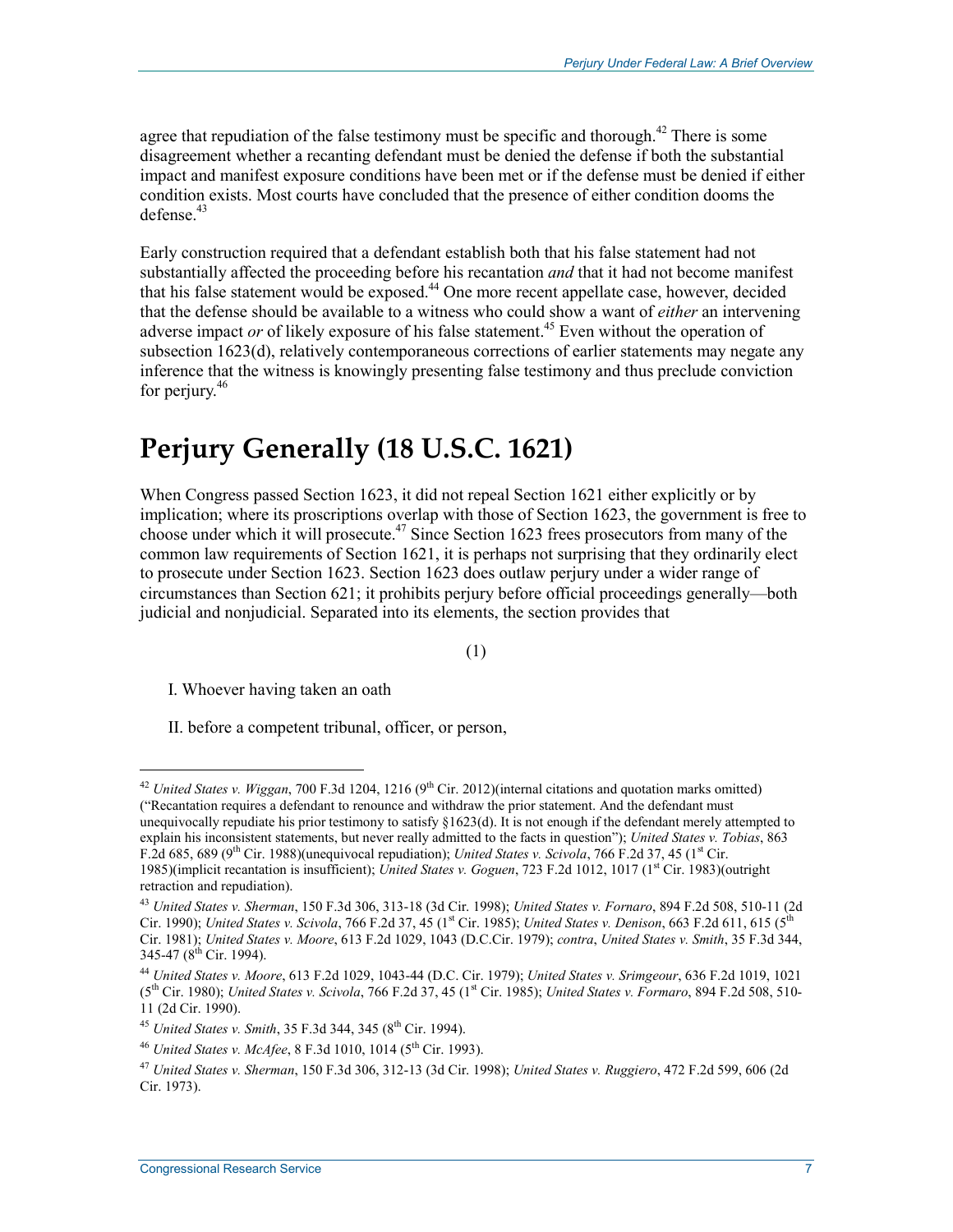III. in any case in which a law of the United States authorizes an oath to be administered,

IV. a. that he will i. testify, ii. declare, iii. depose, or iv, certify truly, or b. that any written i. testimony, ii. declaration, iii. deposition, or iv. certificate by him subscribed, is true,

V. willfully and contrary to such oath

VI. a. states or

b. subscribes

any material matter which he does not believe to be true; or

(2)

I. Whoever in any

a. declaration,

b. certificate,

c. verification, or

d. statement

under penalty of perjury as permitted under [Section ]1746 of title 28, United States Code,

II. willfully subscribes as true

III. any material matter

IV. which he does not believe to be true

is guilty of perjury and shall, except as otherwise expressly provided by law, be fined under this title or imprisoned not more than five years, or both. This section is applicable whether the statement or subscription is made within or without the United States.<sup>4</sup>

The courts generally favor an abbreviated encapsulation such as the one found in *United States v. Dunnigan*: "A witness testifying under oath or affirmation violates this section if she gives false testimony concerning a material matter with the willful intent to provide false testimony, rather than as a result of confusion, mistake, or faulty memory.<sup>149</sup>

 $\overline{a}$ 

<sup>48 18</sup> U.S.C. 1621.

<sup>49</sup> *United States v. Dunnigan*, 507 U.S. 87, 94 (1993); *United States v. McKenna*, 327 F.3d 830, 838 (9th Cir. 2003); *United States v. Singh*, 291 F.3d 756, 763 n.4 (11<sup>th</sup> Cir. 2002); *United States v. Nash*, 175 F.3d 429, 438 (6<sup>th</sup> Cir. 1999); see also *United States v. Dumeisi*, 424 F.3d 566, 582 (7<sup>th</sup> Cir. 2005)("the elements of perjury are (1) testimony under oath before a competent tribunal, (2) in a case in which United States law authorizes the administration of an oath, (3) false testimony,  $(4)$  concerning a material matter, (5) with the willful intent to provide false testimony").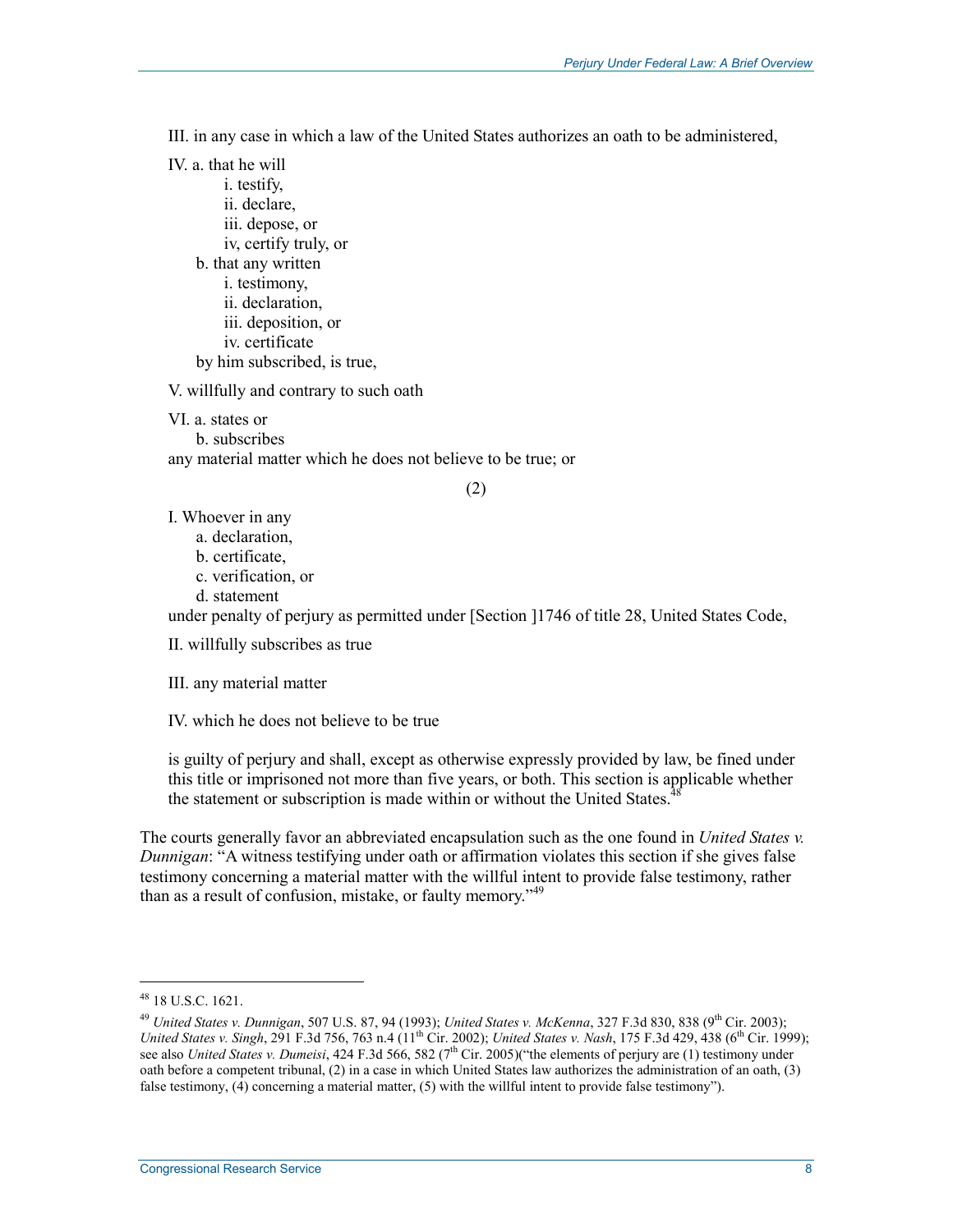Perjury is only that testimony which is false. Thus, testimony that is literally true, even if deceptively so, cannot be considered perjury for purposes of a prosecution under Section 1621.<sup>50</sup> Moreover, Section 1621 requires compliance with "the two witness rule" to establish that a statement is false. Under the rule, "the uncorroborated oath of one witness is not sufficient to establish the falsity of the testimony of the accused as set forth in the indictment as periury."<sup>51</sup> Thus, conviction under Section 1621 requires that the government "establish the falsity of the statement alleged to have been made by the defendant under oath, by the testimony of two independent witnesses or one witness and corroborating circumstances.<sup> $52$ </sup> If the rule is to be satisfied with corroborative evidence, the evidence must be trustworthy and support the account of the single witness upon which the perjury prosecution is based.<sup>53</sup>

The test for materiality under Section 1621 is whether the false statement "has a natural tendency to influence or [is] capable of influencing the decision-making body to which it [is] addressed."<sup>54</sup>

Conviction under Section 1621 requires not only that the defendant knew his statement was false ("which he does not believe to be true"), but that his false statement is "willfully" presented. There is but scant authority on precisely what "willful" means in this context. The Supreme Court in dicta has indicated that willful perjury consists of "*deliberate* material falsification under oath."<sup>55</sup> Other courts have referred to it as acting with an "intent to deceive"<sup>56</sup> or as acting "intentionally."<sup>57</sup>

Although a contemporaneous correction of a false statement may demonstrate the absence of the necessary willful intent to commit perjury, the crime is completed when the false statement is presented to the tribunal; without a statute such as that found in Section 1623, recantation is no defense nor does it bar prosecution.<sup>58</sup>

<sup>50</sup> *Bronston v. United States*, 409 U.S. 352, 362 (1972) ("It may well be that petitioner's answers were not guileless but were shrewdly calculated to evade. Nevertheless ... any special problems arising from the literally true but unresponsive answer are to be remedied through the questioner's acuity and not by a federal perjury prosecution"); see also *United States v. McKenna*, 327 F.3d 830, 841 (9<sup>th</sup> Cir. 2003); *United States v. Roberts*, 308 F.3d 1147, 1152 (11<sup>th</sup> Cir. 2002); *United States v. DeZarn*, 157 F.3d 1042, 1047-48 (6<sup>th</sup> Cir. 1998).

<sup>51</sup> *Hammer v. United States*, 271 U.S. 620, 626 (1926).

<sup>52</sup> *Weiler v. United States*, 323 U.S. 606, 607 (1945); *United States v. Stewart*, 433 F.3d 273, 315 (2d Cir. 2006); *United States v. Chaplin*, 25 F.3d 1373, 1377 (7<sup>th</sup> Cir. 1994).

<sup>53</sup> *Weiler v. United States*, 323 U.S. 606, 610 (1945); *United States v. Stewart*, 433 F.3d 273, 315 (2d Cir. 2006)("The rule is satisfied by the direct testimony of a second witness or by other evidence of independent probative value, circumstantial or direct, which is of a quality to assure that a guilty verdict is solidly founded. The independent evidence must, by itself, be inconsistent with the innocence of the defendant. However, the corroborative evidence need not, it itself, be sufficient, if believed to support a conviction").

<sup>54</sup> *United States v. McKenna*, 327 F.3d 830, 839 (9th Cir. 2003); *United States v. Roberts*, 308 F.3d 1147, 1155 (11th Cir. 2002); *United States v. Allen*, 892 F.2d 66, 67 (10th Cir. 1989); *United States v. Mareno Morales*, 815 F.2d 725, 747 (1st Cir. 1987); see also *United States v. Wallace*, 597 F.3d 794, 801 (6th Cir. 2010)("A false declaration satisfies the materiality requirement if a truthful statement might have assisted or influenced the jury in its investigation").

<sup>55</sup> *United States v. Norris*, 300 U.S. 564, 574 (1937)(emphasis added).

<sup>56</sup> *United States v. Rose*, 215 F.2d 617, 622-23 (3d Cir. 1954).

<sup>57</sup> *United States v. Friedman*, 854 F.2d 535, 560 (2d Cir. 1988); *United States v. Mounts*, 35 F.3d 1208, 1219 (7th Cir. 1994).

<sup>58</sup> *United States v. Norris*, 300 U.S. 564, 574 (1934); *United States v. McAfee*, 8 F.3d 1010, 1017 (5th Cir. 1993).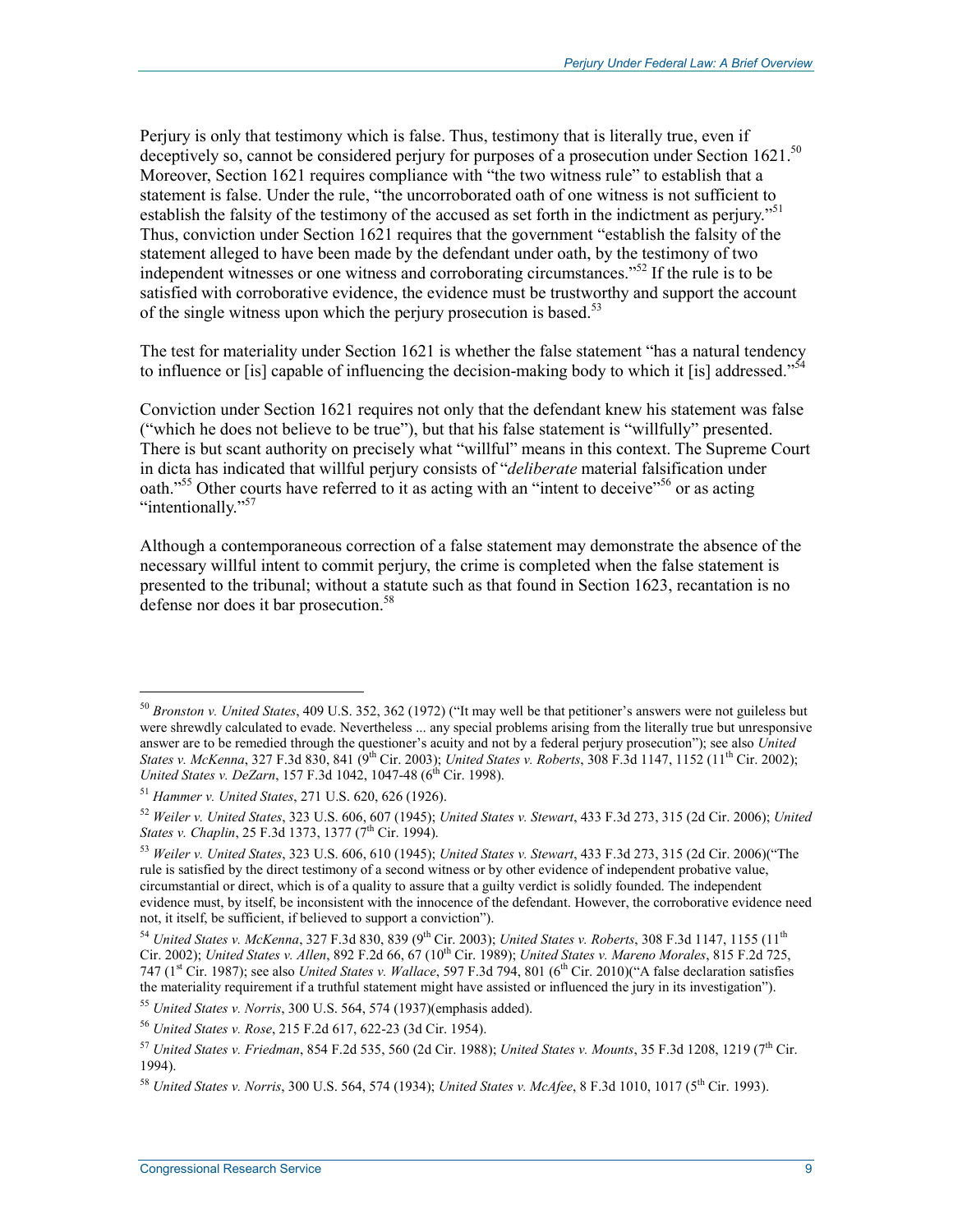# **Subornation of Perjury (18 U.S.C. 1622)**

Section 1622 outlaws procuring or inducing another to commit perjury: "Whoever procures another to commit any perjury is guilty of subornation of perjury, and shall be fined under this title or imprisoned for not more than five years, or both," 18 U.S.C. 1622. The crime consists of two elements—(1) an act of perjury committed by another (2) induced or procured by the defendant. Perjury under either Section 1621 or Section 1623 will support a conviction for subornation under Section 1622,<sup>59</sup> but proof of the commission of an act of perjury is a necessary element of subornation.<sup>60</sup> Although the authorities are exceptionally sparse, it appears that to suborn one must know that the induced statement is false and that at least to suborn under Section 1621 one must also knowingly and willfully induce.<sup>61</sup> Subornation is only infrequently prosecuted as such perhaps because of the ease with which it can now be prosecuted as an obstruction of justice under either 18 U.S.C. 1503 or  $1512^{62}$  which unlike Section 1622 do not insist upon suborner success as a prerequisite to prosecution.<sup>63</sup>

### **False Statements (18 U.S.C. 1001)**

The general false statement statute, 18 U.S.C. 1001, outlaws false statements, concealment, or false documentation in any matter within the jurisdiction of any of the three branches of the federal government, although it limits application in the case of Congress and the courts.<sup>64</sup> More specifically it states:

<sup>&</sup>lt;sup>59</sup> *United States v. Endo*, 635 F.2d 321, 322 (4<sup>th</sup> Cir. 1980).

<sup>60</sup> *United States v. Hairston*, 46 F.3d 361, 376 (4th Cir. 1995)(if the underlying perjury conviction is reversed for insufficient evidence, the subornation conviction must likewise be reversed); see also *United States v. Silverman*, 745 F.2d 1386, 1394 ( $11^{th}$  Cir. 1984).

<sup>&</sup>lt;sup>61</sup> *Rosen v. N.L.R.B.*, 735 F.2d 564, 575 n.19 ( $4<sup>th</sup>$  Cir. 1980)("it is true that a necessary predicate of the charge of subornation of perjury is the suborner's belief that the testimony sought is in fact false"); *Petite v. United States*, 262 F.2d 788, 794  $(4<sup>th</sup> Cir. 1959)'$  ("i]t is essential to subornation of perjury that the suborner should have known or believed or have had good reason to believe that the testimony given would be false, that he should have known or believed that the witness would testify willfully and corruptly, and with knowledge of the falsity; and that he should have knowingly and willfully induced or procured the witness to give such false testimony")(*Petite* only refers to Section 1621 since it was decided prior to the enactment of Section 1623).

<sup>&</sup>lt;sup>62</sup> *United States v. Miller*, 161 F.3d 977, 982-84 (6<sup>th</sup> Cir. 1998).

<sup>63 18</sup>U.S.C. 1503 (emphasis added) ("Whoever ... *endeavors* to influence, obstruct, or impede the due administration of justice ... "); 1512 (b) (emphasis added) ("Whoever ... corruptly persuades another person, or attempts to do so ... with intent to influence ... the testimony of any person in an official proceeding ... ").

 $64$  There are scores of more limited false statement statutes that relate to particular agencies or activities and include 8 U.S.C. 1160(b)(7)(A) (applications for immigration status); 15 U.S.C. 158 (China Trade Act corporate personnel); 15 U.S.C. 645 (Small Business Administration); 15 U.S.C. 714m (Commodity Credit Corporation); 16 U.S.C. 831t ( TVA); 18 U.S.C. 152 ( bankruptcy); 18 U.S.C. 287 (false or fraudulent claims against the United States); 18 U.S.C. 288 (postal losses); 18 U.S.C. 289 (pensions); 18 U.S.C. 541 (entry of goods falsely classified); 18 U.S.C. 542 (entry of goods by means of false statements); 18 U.S.C. 550 (refund of duties); 18 U.S.C. 1003 (fraudulent claims against the United States); 18 U.S.C. 1007 (FDIC transactions); 18 U.S.C. 1011 (federal land bank mortgage transactions); 18 U.S.C. 1014 (loan or credit applications in which the United States has an interest); 18 U.S.C. 1015 (naturalization,

citizenship or alien registry); 18 U.S.C. 1019 (false certification by consular officer); 18 U.S.C. 1020 (highway projects); 18 U.S.C. 1022 (false certification concerning material for the military); 18 U.S.C. 1027 (ERISA); 18 U.S.C. 1542 (passport applications); 18 U.S.C. 1546 (fraud in connection with visas, permits and other documents); 22 U.S.C. 1980 (compensation for loss of commercial fishing vessel or gear); 22 U.S.C. 4221 (American diplomatic personnel); 22 U.S.C. 4222 (presentation of forged documents to United States foreign service personnel); 42 U.S.C. 408 (old age (continued...)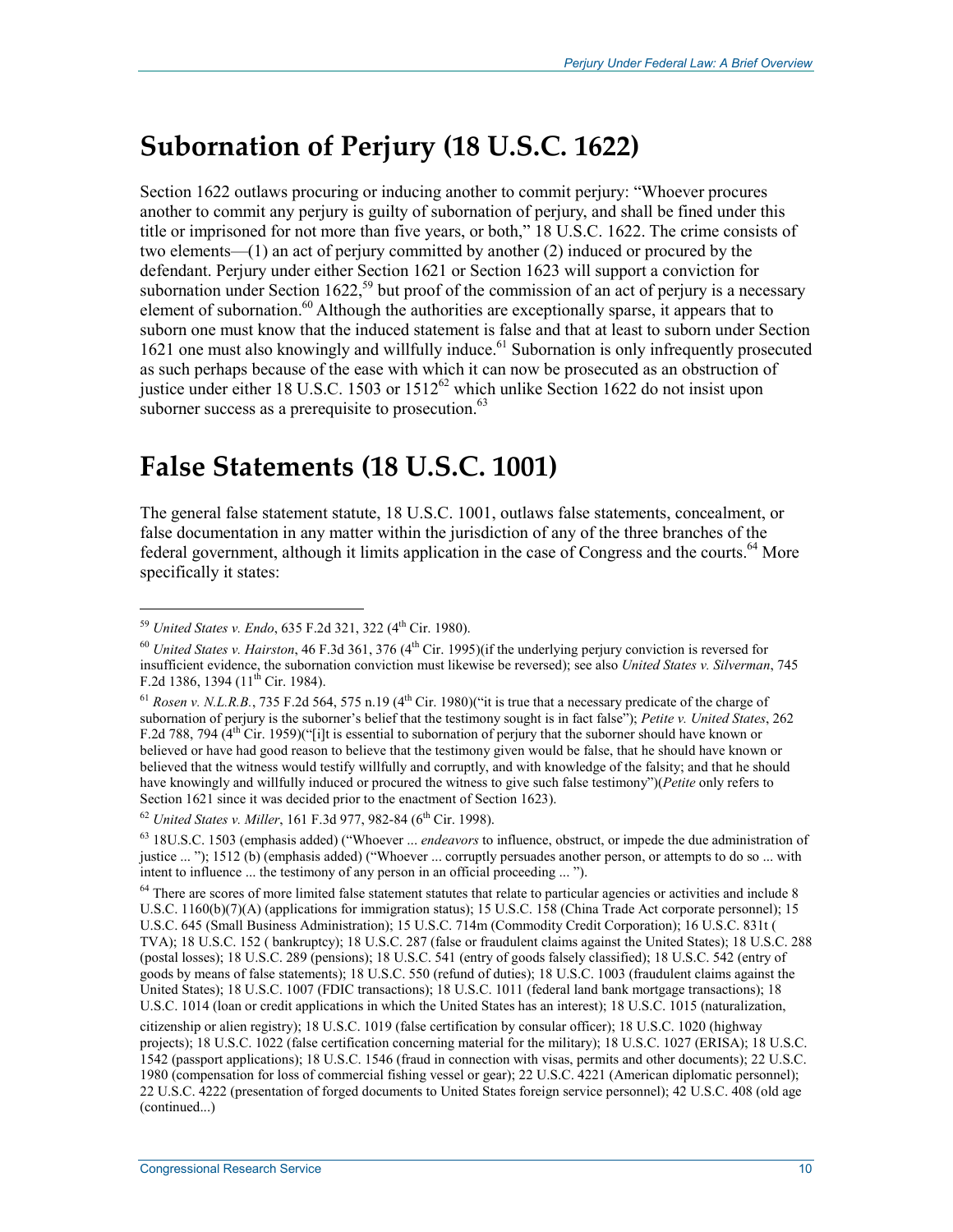- I. Except as otherwise provided in this section,
- II. whoever, in any matter within the jurisdiction of the executive, legislative, or judicial branch of the Government of the United States,
- III. knowingly and willfully—
- IV. a. falsifies, conceals, or covers up by any trick, scheme, or device a material fact; b. makes any materially false, fictitious, or fraudulent statement or representation; or c. makes or uses any false writing or document knowing the same to contain any materially false, fictitious, or fraudulent statement or entry;

shall be fined under this title, imprisoned not more than 5 years or, if the offense involves international or domestic terrorism (as defined in section 2331), imprisoned not more than 8 years, or both. If the matter relates to an offense under chapter 109A [sexual abuse], 109B [sex offender registration], 110 [sexual exploitation], or 117 [transportation for illicit sexual purposes], or section 1591 [sex trafficking], then the term of imprisonment imposed under this section shall be not more than  $8$  years.<sup>65</sup>

The courts' description of the elements will sometimes be couched in terms of the form of deception at hand—false statement,<sup>66</sup> concealment,<sup>67</sup> or false documentation.<sup>68</sup> On other occasions the courts will simply treat concealment or false documentation as a form of false statement.<sup>69</sup>

 $\overline{a}$ 

 $^{67}$  *United States v. White Eagle*, 721 F.3d 1108, 1116 (9<sup>th</sup> Cir. 2013)("[A] conviction under 18 U.S.C. §1001(a)(2) requires that (1) the defendant had a duty to disclose material information, (2) the defendant falsified, concealed, or covered up such a fact by trick, scheme, or fraud, (3) the falsified, concealed, or covered up fact was material, (4) the falsification and/or concealment was knowing and willful, and (5) the material fact was within the jurisdiction of the Executive Branch"); *United States v. Moore*, 446 F.3d 671, 677 (7<sup>th</sup> Cir. 2006).

<sup>68</sup> *United States v. McGauley*, 279 F.3d 62, 69 (1<sup>st</sup> Cir. 2002)("To establish a violation of 18 U.S.C. 1001, the government must prove that the defendant knowingly and willfully made or used a false writing or document, in relation to a matter with the jurisdiction of the United States government with knowledge of its falsity"); *United States v. Blankenship*, 382 F.3d 1110, 1131-132 (11<sup>th</sup> Cir. 2004).

<sup>69</sup> *United States v. Boffil-Rivera*, 607 F.3d 736, 740 (11th Cir. 2010)("To sustain a conviction for violation of 18 U.S.C. section 1001, the government must prove  $(1)$  that a statement was made;  $(2)$  that it was false;  $(3)$  that it was material; (4) that it was made with specific intent; and (5) that it was within the jurisdiction of an agency of the United States.... Falsity under section 1001 can be established by a false representation or by concealment of a material fact"); *United States v. White*, 492 F.3d 380, 396 (6<sup>th</sup> Cir. 2007)("Sufficient evidence also supports Defendant White's conviction for use of a false document. Title 18 U.S.C. §1001(a)(3) prohibits 'knowingly and willfully mak[ing] or us[ing] any false writing or document knowing the same to contain any materially false, fictitious, or fraudulent statement or entry.' 18 U.S.C. §1003(a)(3). Here, the government must prove (1) the defendant made a statement; (2) the statement is false or fraudulent; (3) the statement is material; (4) the defendant made the statement knowingly and willfully; and (5) the statement pertained to an activity within the jurisdiction of a federal agency").

<sup>(...</sup>continued)

claims); 42 U.S.C. 1320a-7b (Medicare).

 $65$  18 U.S.C. 1001(a).

<sup>66</sup> *United States v. Castro*, 704 F.3d 125, 139 (3d Cir. 2013)("To establish a violation of §1001, the government is required to prove each of the following five elements: (1) that the accused made a statement or representation; (2) that the statement or representation was false; (3) that the false statement was made knowingly and willfully; (4) that the statement or representation was material; and (5) that the statement or representation was made in a matter within the jurisdiction of the federal government"); *United States v. Hamilton*, 699 F.3d 356, 362 (4<sup>th</sup> Cir. 2012); *United States v. Abrahem*, 678 F.3d 370, 373 (5th Cir. 2012); *United States v. Geisen,* 612 F.3d 471, 489 (6th Cir. 2010); *United States v. Dinga*, 609 F.3d 904, 907 (7<sup>th</sup> Cir. 2010).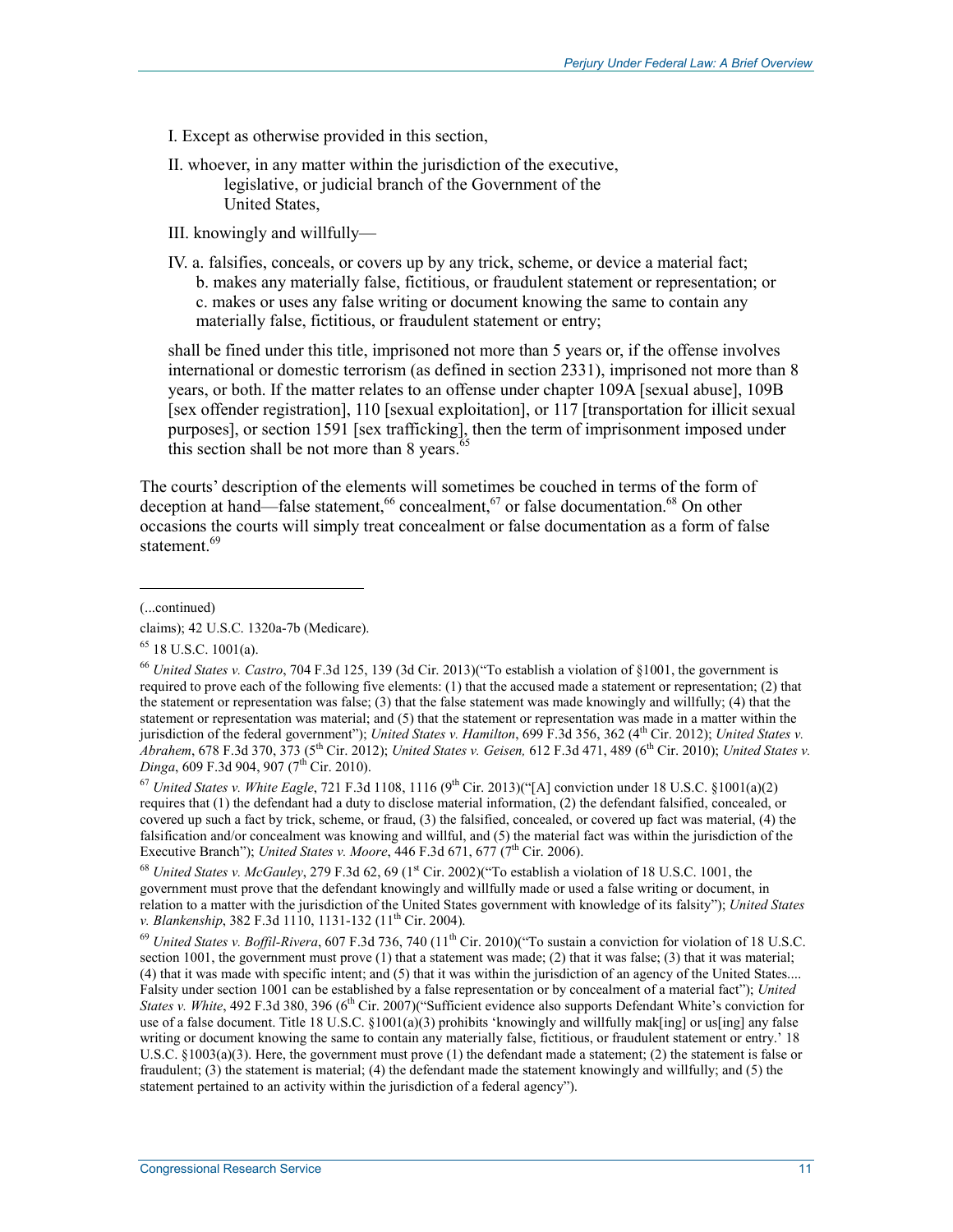Section 1001 also imposes a limitation upon an offense that involves matters within the jurisdiction of either the judicial or legislative branch:

(b) Subsection (a) does not apply to a party to a judicial proceeding, or that party's counsel, for statements, representations, writings or documents submitted by such party or counsel to a judge or magistrate in that proceeding.

(c) With respect to any matter within the jurisdiction of the legislative branch, subsection (a) shall apply only to  $-(1)$  administrative matters, including a claim for payment, a matter related to the procurement of property or services, personnel or employment practices, or support services, or a document required by law, rule, or regulation to be submitted to the Congress or any office or officer within the legislative branch; or (2) any investigation or review, conducted pursuant to the authority of any committee, subcommittee, commission or office of the Congress, consistent with applicable rules of the House or Senate. 18 U.S.C. 1001(b),(c).

The defendant must establish his right to the benefits of Section 1001(b)'s judicial limitation exception.<sup>70</sup> Section 1001(c) establishes additional elements for a false statement offense in a legislative context, $^{71}$  which the government must establish.

A matter is within the jurisdiction of a federal entity when it involves a matter "confided to the authority of a federal agency or department ... A department or agency has jurisdiction, in this sense, when it has power to exercise authority in a particular situation. Understood in this way, the phrase 'within the jurisdiction' merely differentiates the official, authorized functions of a agency or department from matters peripheral to the business of that body."<sup>72</sup> Several courts have held that the phrase contemplates coverage of false statements made to state, local, or private entities but relating to matters that involve federal funds or regulations.<sup>73</sup> Subsection 1001(b)

 $\overline{a}$ 

<sup>&</sup>lt;sup>70</sup> *United States v. Vreeland*, 684 F.3d 653, 662 (6<sup>th</sup> Cir. 2012)("This judicial function exception has three requirements: '[The defendant] must show that (1) he was a party to a judicial proceeding, (2) his statements were submitted to a judge or magistrate, and (3) his statements were made in that proceeding"), quoting, *United States v. McNeil*, 362 F.3d 570, 572 (9<sup>th</sup> Cir. 2004).

<sup>71</sup> *United States v. Horvath*, 492 F.3d 1075, 1077 (9th Cir. 2007); *United States v. Pickett*, 353 F.3d 62, 66-69 (D.C. Cir. 2004).

<sup>72</sup> *United States v. Rodgers*, 466 U.S. 475, 479 (1984); *United States v. King*, 660 F.3d 1071, 1081 (9th Cir. 2011); *United States v. Jackson*, 608 F.3d 193, 197 (4<sup>th</sup> Cir. 2010); *United States v. Atalig*, 502 F.3d 1063, 1068 (9<sup>th</sup> Cir. 2007); *United States v. Blankenship*, 382 F.3d 1110, 1136 (11th Cir. 2004); *United States v. White*, 270 F.3d 356, 363  $(6^{th}$  Cir. 2001).

<sup>&</sup>lt;sup>73</sup> *United States v. Ford*, 639 F.3d 718, 720 (6<sup>th</sup> Cir. 2011)("Jurisdiction may exist when false statements were made to state or local government agencies receiving federal support or subject to federal regulation"); *United States v. Starnes*, 583 F.3d 196, 208 (3d Cir. 2009)("Indeed, it is enough that the statement or representation pertain to a matter in which the executive branch has the power to exercise authority.... HUD, an agency within the executive branch, provided the funding for the Donoe project to VIHA and had the power to exercise authority over the project, had it chosen to do so"); *United States v. Taylor*, 582 F.3d 558, 563(5th Cir. 2009)("The term 'jurisdiction' merely incorporates Congress'[s] intent that the statute apply whenever false statements would result in the perversion of the authorized functions of a federal department or agency"); *United States v. White*, 270 F.3d 356, 363 (6<sup>th</sup> Cir. 2001)("We have in the past looked to whether the entity to which the statements were made received federal support and/or was subject to federal regulation"); *United States v. Davis*, 8 F.3d 923, 929 (2d Cir. 1993)("In situations in which a federal agency is overseeing a state agency, it is the mere existence of the federal agency's supervisory authority that is important to determining jurisdiction"), *contra*, *United States v. Blankenship*, 382 F.3d 1110, 1139, 1141 (11th Cir. 2004)(emphasis in the original) ("The clear, indisputable holding of *Lowe* is that a misrepresentation made to a private company concerning a project that is the subject of a contract between that company and the federal government does *not* constitute a misrepresentation about a matter within the jurisdiction of the federal government.... Because neither *Lowe* not its central holding has ever been overruled ... it remains good law").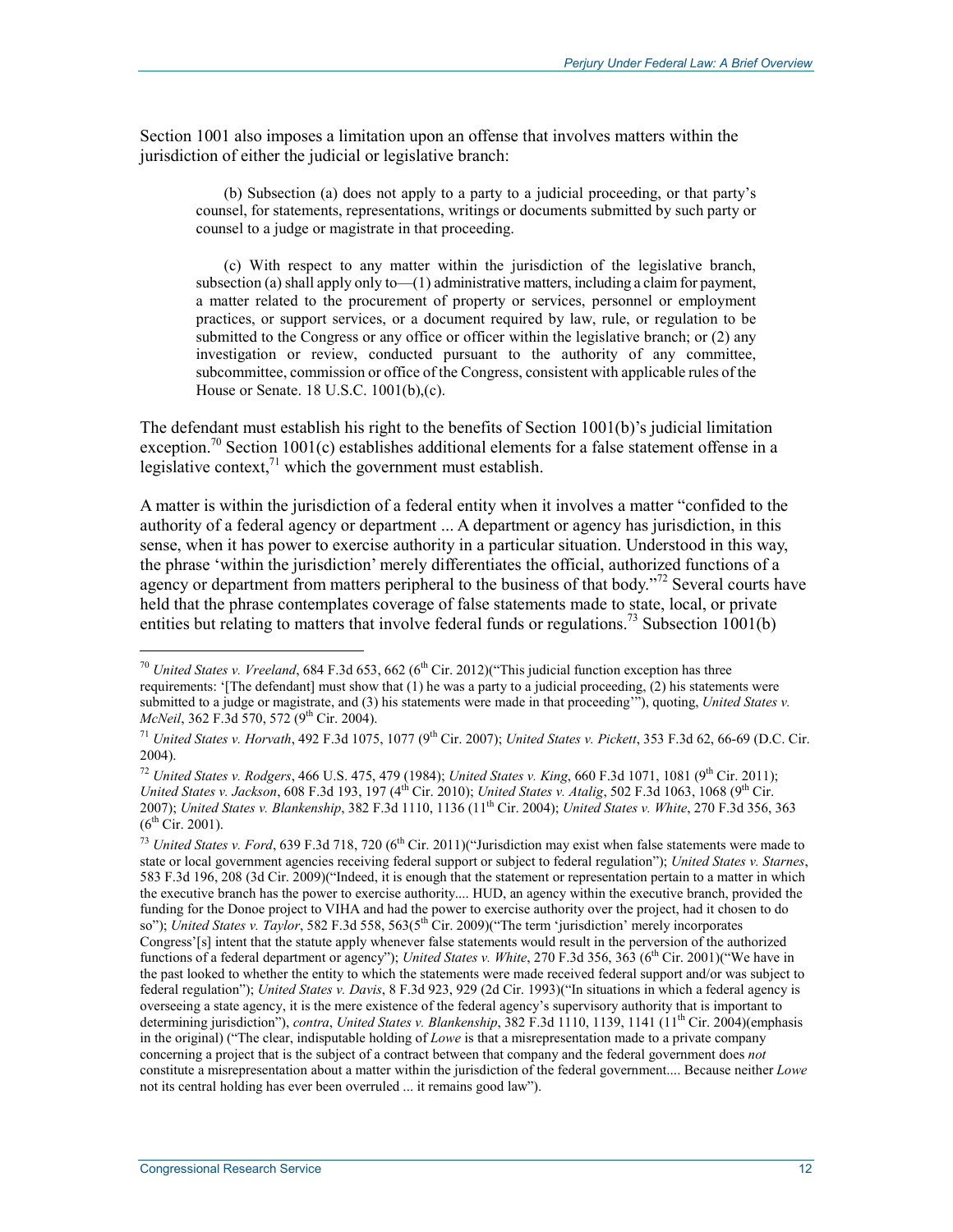precludes application of prohibitions in Section 1001(a) to the statements, omissions, or documentation presented to the court by a party in judicial proceedings. This includes statements of indigency filed by a defendant seeking the appoint of counsel,<sup>74</sup> or by a defendant for a probation officer's presentence report, $^{75}$  but not statements made by one on supervised release to a parole officer.<sup>76</sup>

Although the offense can only be committed "knowingly and willfully," the prosecution need not prove that the defendant knew that his conduct involved a "matter within the jurisdiction" of a federal entity<sup>77</sup> nor that he intended to defraud a federal entity.<sup>78</sup> It does, however, require the government to show the defendant knew or elected not to know that the statement, omission, or documentation was false and that the defendant presented it with the intent to deceive.<sup>79</sup> The phrase "knowingly and willfully" refers to the circumstances under which the defendant made his statement, omitted a fact he was obliged to disclose, or included with his false documentation, that is, "that the defendant knew that his statement was false when he made it or—which amounts in law to the same thing—consciously disregarded or averted his eyes from the likely falsity."<sup>80</sup>

Prosecution for a violation of Section 1001 requires proof of materiality, as does conviction for perjury, and the standard is the same: the statement must have a "natural tendency to influence, or be capable of influencing the decisionmaking body to which it is addressed."<sup>81</sup> There is no need to show that the decision maker was in fact diverted or influenced.<sup>82</sup>

Conviction for false statements or false documentation under Section 1001 also requires that the statements or documentation be false, that they not be true.<sup>83</sup> And the same can be said of the

<sup>&</sup>lt;sup>74</sup> *United States v. McNeil*, 362 F.3d 570, 573 (9<sup>th</sup> Cir. 2004)(but observing that "[s]ubmitting a false CJA-23 form may subject a defendant to criminal liability under other statutes, for example, under 18 U.S.C. 1621, the general statute on perjury, or 18 U.S.C. 1623, which punishes the making of a false material declaration in any proceeding, before, or ancillary to, any court").

<sup>&</sup>lt;sup>75</sup> *United States v. Horvath*, 492 F.3d 1075, 1078-1081 (9<sup>th</sup> Cir. 2007).

<sup>&</sup>lt;sup>76</sup> *United States v. Curtis*, 237 F.3d 598, 605 (6<sup>th</sup> Cir. 2001).

 $^{77}$  *United States v. Yermian, 468 U.S. 63, 75 (1984); <i>United States v. Gonzales, 435 F.3d 64, 72 (1<sup>st</sup> Cir. 2006).* 

<sup>78</sup> *United States v. Gonzales*, 435 F.3d 64, 72 (1st Cir. 2006); *United States v. Starnes*, 583 F.3d 196, 212 n. 8 (3d Cir. 2009).

<sup>&</sup>lt;sup>79</sup> *United States v. Boffil-Rivera*, 607 F.3d 736, 741 (11<sup>th</sup> Cir. 2010)("For purposes of the statute, the word 'false' requires an intent to deceive or mislead"); *United States v. Starnes*, 583 F.3d 196, 210 (3d Cir. 2009)("In general, 'knowingly' requires the government to prove that a criminal defendant had 'knowledge of the facts that constitute the offense ... willfully ... usually requires the government to prove that the defendant acted not merely voluntarily, but with a bad purpose, that is, with knowledge that his conduct was, in some general sense, unlawful").

<sup>80</sup> *United States v. Wu*, 711 F.3d 1, 28 (1<sup>st</sup> Cir. 2013); see also, *United States v. Hsia*, 176 F.3d 716, 721-22 (D.C. Cir. 1999); *United States v. Hoover*, 175 F.3d 564, 571 (7<sup>th</sup> Cir. 1999).

<sup>&</sup>lt;sup>81</sup> *United States v. King, 735 F.3d 1098,1107-108 (9<sup>th</sup> Cir. 2013); <i>United States v. Mehanna*, 735 F.3d 32, 54 (1<sup>st</sup> Cir. 2013); *United States v. Gordon*, 710 F.3d 1124, 1144-145 (10th Cir. 2013); *United States v. Moore*, 708 F.3d 639, 649 (2013); *United States v. Hamilton*, 699 F.3d 356, 362 (4th Cir. 2012); United States v. Abrahem, 678 F.3d 370, 374-76  $(5^{th}$  Cir. 2012).

<sup>82</sup> *United States v. Mehanna*, 735 F.3d at 54 ("Where a defendant's statements are intended to misdirect government investigators, they may satisfy the materiality requirement of [§]1001 even if they stand no chance of accomplishing their objective. This principle makes eminently good sense: it would stand reason on its head to excuse a defendant's deliberate prevarication merely because his interrogators were a step ahead of him"); *United States v. King*, 735 F.3d at 1108; ); *United States v. Moore*, 708 F.3d at 649; *United States v. Hamilton*, 699 F.3d at 362; *United States v. McBane*, 433 F.3d 344, 350 (3d Cir. 2005), *quoting*, *United States v. Gaudin*, 515 U.S. 506, 512 (1995).

<sup>83</sup> *United States v. Good*, 326 F.3d 589, 592 (4th Cir. 2003)("The principle articulated in *Bronston* holds true for convictions under Section 1001 ... We cannot uphold a conviction ... where the alleged statement forming the basis of a (continued...)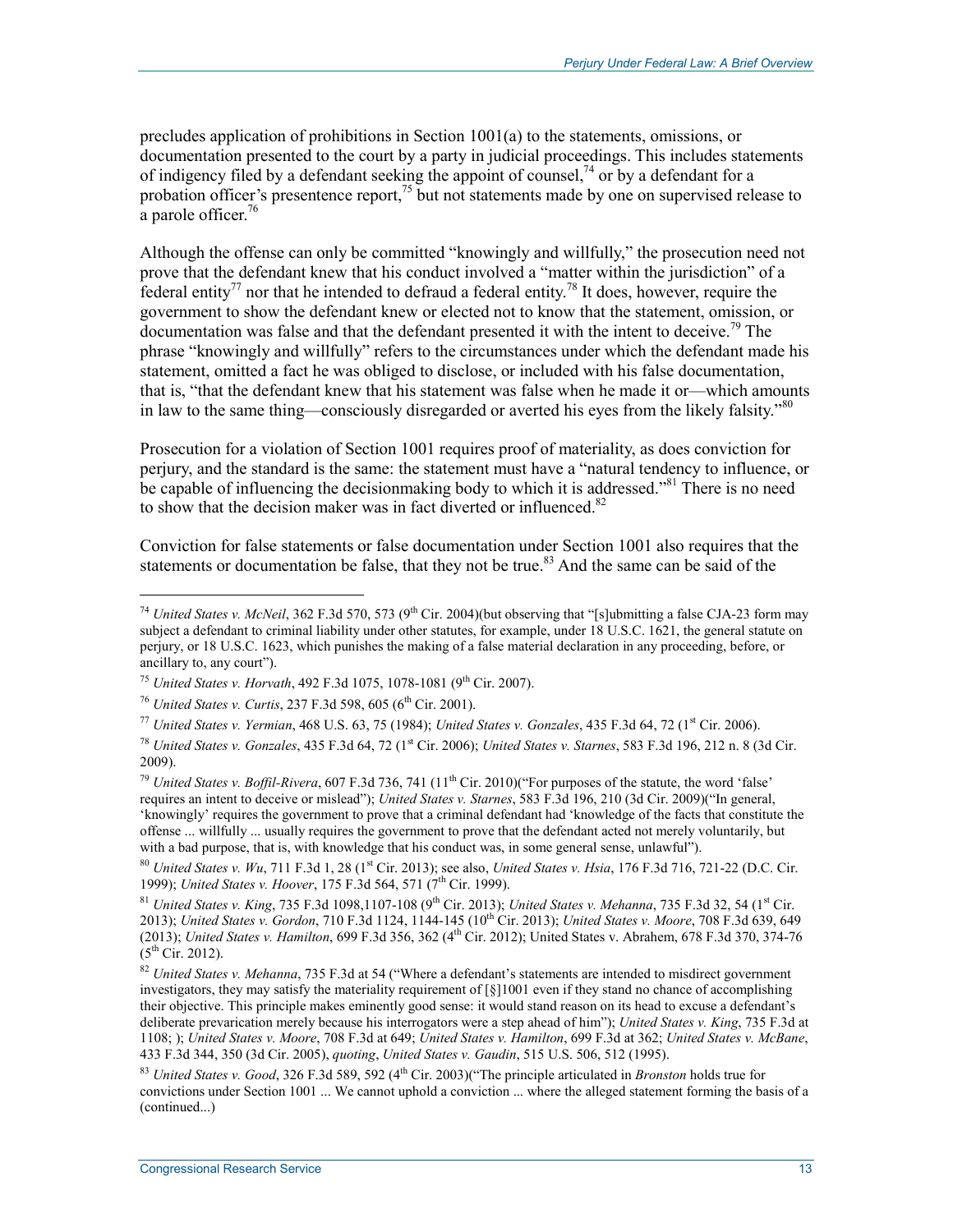response to a question that is so fundamentally ambiguous that the defendant's answer cannot be said to be knowingly false.<sup>84</sup> On the other hand, unlike the perjury provision of Section 1623, "there is no safe harbor for recantation or correction of a prior false statement that violates [Section ]1001."<sup>85</sup>

Prosecutions under subsection  $1001(a)(1)$  for concealment, rather than false statement or false documentation, must also prove the existence of duty or legal obligation not to conceal.<sup>86</sup>

## **Perjury as a Sentencing Factor (U.S.S.G. §3C1.1)**

Regardless of the offense for which an individual is convicted, his sentence may be enhanced as a consequence of any obstruction of justice for which he is responsible, if committed during the course of the investigation, prosecution, or sentencing for the offense of his conviction.<sup>87</sup> The enhancement may result in an increase in his term of imprisonment by as much as four years. The enhancement is the product of the influence of Section 3C1.1 of the United States Sentencing Guidelines.

Federal sentencing begins with, and is greatly influenced by, the calculation of the applicable sentencing range under the Sentencing Guidelines.<sup>88</sup> The Guidelines assign every federal crime a

1

<sup>86</sup> *United States v. Safavian*, 528 F.3d 957, 964 (D.C. Cir. 2008)("As Safavian argues and as the government agrees, there must be a legal duty in order for there to be a concealment offense in violation of §1001(a)(1)"); *United States v. Stewart*, 433 F.3d 273, 318-19 (2d Cir. 2006)("Defendant's legal duty [as a broker] to be truthful under Section 1001 included a duty to disclose the information regarding the circumstances of Stewart<sup>5</sup>s December  $27<sup>th</sup>$  trade.... Trial testimony indicated that the SEC had specifically inquired about [his] knowledge of Stewart's trades. As a result, it was plausible for the jury to conclude that the SEC's questioning and triggered [his] duty to disclose and that ample evidence existed that his concealment was material to the investigation "); *United States v. Moore*, 446 F.3d 671, 678- 79 ( $7<sup>th</sup>$  Cir. 2006)(regulatory obligation); *United States v. Gibson*, 409 F.3d 325, 333 ( $6<sup>th</sup>$  Cir. 2005) ("Conviction on a 18 U.S.C. 1001 concealment charge requires a showing that the 'defendant had a legal duty to disclose the facts at the time he was alleged to have concealed them'"), *quoting*, *United States v. Curran*, 20 F.3d 560, 566 (3d Cir. 1994).

<sup>(...</sup>continued)

violation of Section 1001 is true on its face"); see also, *United States v. Mehanna*, 735 F.3d 32, 54 (1<sup>st</sup> Cir. 2013); *United States v. Castro*, 704 F.3d 125, 139 (3d Cir. 2013).

<sup>84</sup> *United States v. Culliton*, 328 F.3d 1074, 1078 (9<sup>th</sup> Cir. 2003); *United States v. Good*, 326 F.3d 589, 592 (4<sup>th</sup> Cir. 2003); *cf., United States v. Martin*, 369 F.3d 1046, 1060 (8<sup>th</sup> Cir. 2004); *United States v. Hatch*, 434 U.S. 1, 4-5 (1<sup>st</sup> Cir. 2006).

<sup>85</sup> *United States v. Dooley*, 578 F.3d 582, 592 (7th Cir. 2009); *United States v. Stewart*, 433 F.3d 273, 318 (2d Cir. 2006), *citing, United States v. Sebaggala*, 256 F.3d 59, 64 (1st Cir. 2001); *United States v. Meuli*, 8 F.3d 1481, 1486- 487 (10<sup>th</sup> Cir. 1993); and *United States v. Fern*, 696 F.2d 1269, 1275 (11<sup>th</sup> Cir. 1983).

<sup>87</sup> U.S.S.G. §3C1.1; *United States v. Sanchez*, 725 F.3d 1243, 1252(10th Cir. 2013); *United States v. Quirion*, 714 F.3d 77, 79 ( $1<sup>st</sup>$  Cir. 2013); *United States v. Williams*, 709 F.3d 1183, 1185 ( $6<sup>th</sup>$  Cir. 2013). If the defendant is convicted of an obstruction of justice offense, the enhancement only applies "if a significant further obstruction occurred during the investigation, prosecution, or sentencing of the obstruction offense itself (e.g., if the defendant threatened a witness during the course of the prosecution for the obstruction offense)," U.S.S.G. §3C1.1, cmt., app. n. 7. The enhancement may not be imposed for conduct which pre-dates the "investigation, prosecution, or sentencing of the instant offense of conviction," *United States v. Greco*, 734 F.3d 441, 449-50 (6<sup>th</sup> Cir. 2013).

<sup>88</sup> *Gall v. United States*, 552 U.S. 38, 49-51 (2007)("[A] district court should begin all sentencing proceedings by correctly calculating the applicable Guidelines range.... [A]fter giving both parties an opportunity to argue for whatever sentence they deem appropriate, the district judge should then consider all of the [18 U.S.C] §3553(a) factors to determine whether they support the sentence requested by a party.... If he decides that an outside-Guidelines sentence is warranted, he must consider the extent of the deviation and ensure that the justification is sufficiently compelling to support the degree of the variance. We find it uncontroversial that a major departure should be supported by a more (continued...)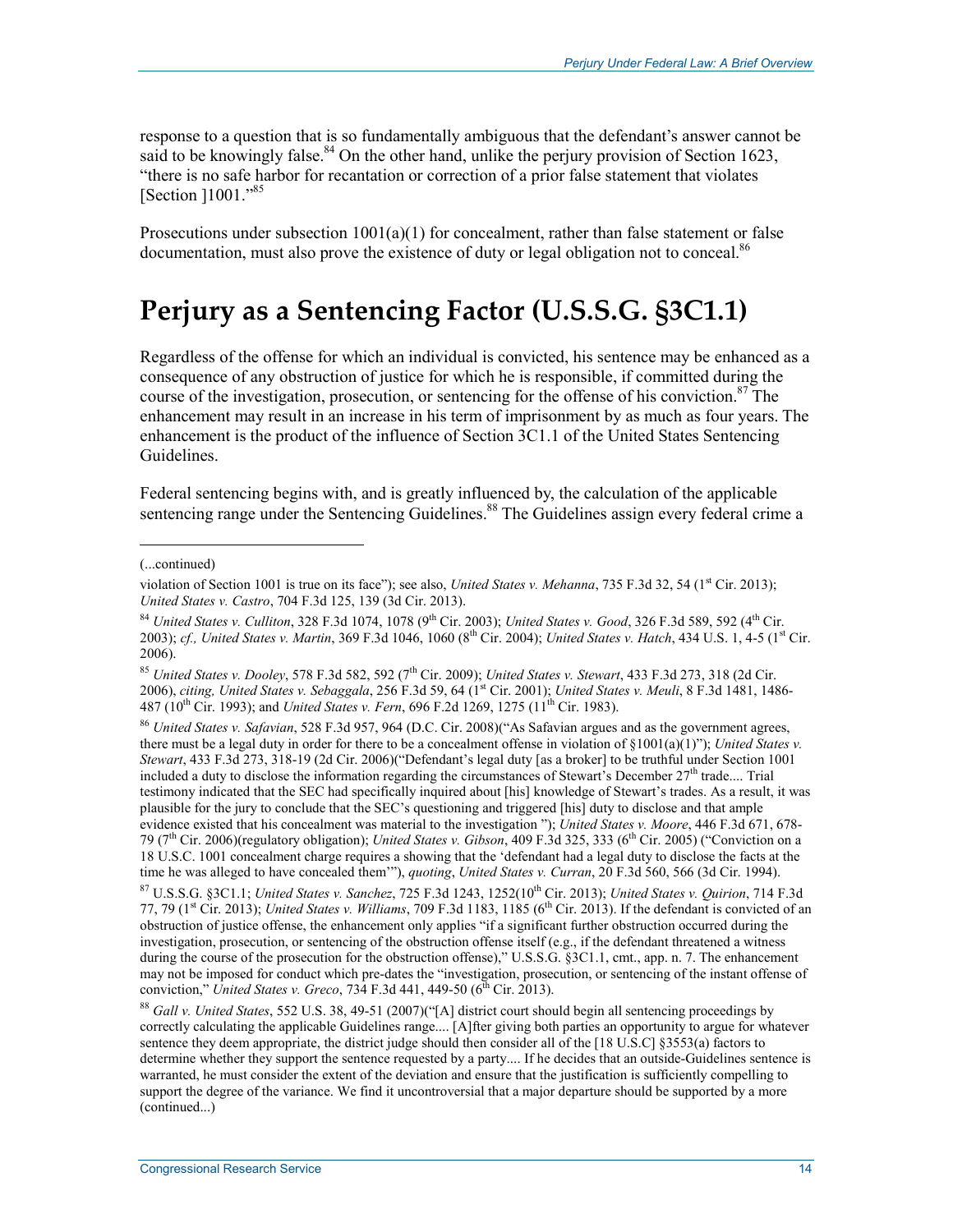base offense level to which they add levels for various aggravating factors. Obstruction of justice is one of those factors. Each of the final 43 offense levels is assigned to one of six sentencing ranges, depending on the extent of the defendant's past crime history. For example, a final offense level of 15 means a sentencing range of from 18 to 24 months in prison for a first time offender (criminal history category I) and from 41 to 51 months for a defendant with a very extensive criminal record (criminal history category VI).<sup>89</sup> Two levels higher, at a final offense level of 17, the range for first time offenders is 24 to 30 months; and 51 to 63 months for the defendant with a very extensive prior record.<sup>90</sup> Depending on the final offense level otherwise applicable to a particular crime, the impact of a 2-level increase spans from no impact at the lowest final offense levels to a difference of an additional 68 months at the highest levels.<sup>91</sup>

Section 3C1.1 instructs sentencing courts to add 2 offense levels in the case of an obstruction of justice:

If (1) the defendant willfully obstructed or impeded, or attempted to obstruct or impede, the administration of justice with respect to the investigation, prosecution, or sentencing of the instant offense of conviction, and (2) the obstructive conduct related to (A) the defendant's offense of conviction and any relevant conduct; or (Bi) a closely related offense, increase the offense level by 2 levels. U.S.S.G. §3C1.1.

The accompanying commentary explains that the section "is not intended to punish a defendant for the exercise of a constitutional right."92 More specifically, a "defendant's denial of guilt (other than a denial of guilt under oath that constitutes perjury), refusal to admit guilt or provide information to a probation officer, or refusal to enter a plea of guilty is not a basis for application of this provision.<sup>"93</sup> Early on, the Supreme Court made it clear that an individual's sentence might be enhanced under U.S.S.G Section  $3C1.1$ , if he committed perjury during the course of his trial.<sup>94</sup> Moreover, the examples provided elsewhere in the section's commentary and the cases applying the section confirm that it reaches perjurious statements in a number of judicial contexts

1

 $^{91}$  *Id.* 

<sup>(...</sup>continued)

significant justification than a minor one. After settling on the appropriate sentence, he must adequately explain the chosen sentence to allow for meaningful appellate review and to promote the perception of fair sentencing.... Regardless of whether the sentence imposed is inside or outside the Guidelines range, the appellate court must review the sentence under an abuse-of-discretion standard. It must first ensure that the district court committed no significant procedural error, such as failing to calculate (or improperly calculating) the Guidelines range, treating the Guidelines as mandatory, failing to consider the §3553(a) factors, selecting a sentence based on clearly erroneous facts, or failing to adequately explain the chosen sentence-including an explanation for any deviation from the Guidelines range. Assuming that the district court's sentencing decision is procedurally sound, the appellate court should then consider the substantive reasonableness of the sentence imposed under an abuse-of-discretion standard. When conducting this review, the court will, of course, take into account the totality of the circumstances, including the extent of any variance from the Guidelines range. If the sentence is within the Guidelines range, the appellate court may, but is not required to, apply a presumption of reasonableness. But if the sentence is outside the Guidelines range, the court may not apply a presumption of unreasonableness. It may consider the extent of the deviation, but must give due deference to the district court's decision that the §3553(a) factors, on a whole, justify the extent of the variance").

<sup>89</sup> U.S.S.G. ch. 5 Sentencing Table.

<sup>90</sup> *Id.* 

<sup>92</sup> U.S.S.G. §3C1.1, cmt., app. n. 2.

<sup>93</sup> *Id.* 

<sup>94</sup> *United States v. Dunnigan*, 507 U.S. 87, 98 (1993); *United States v. McKinley,* 732 F.3d 1291, 1297-298 (11th Cir. 2013).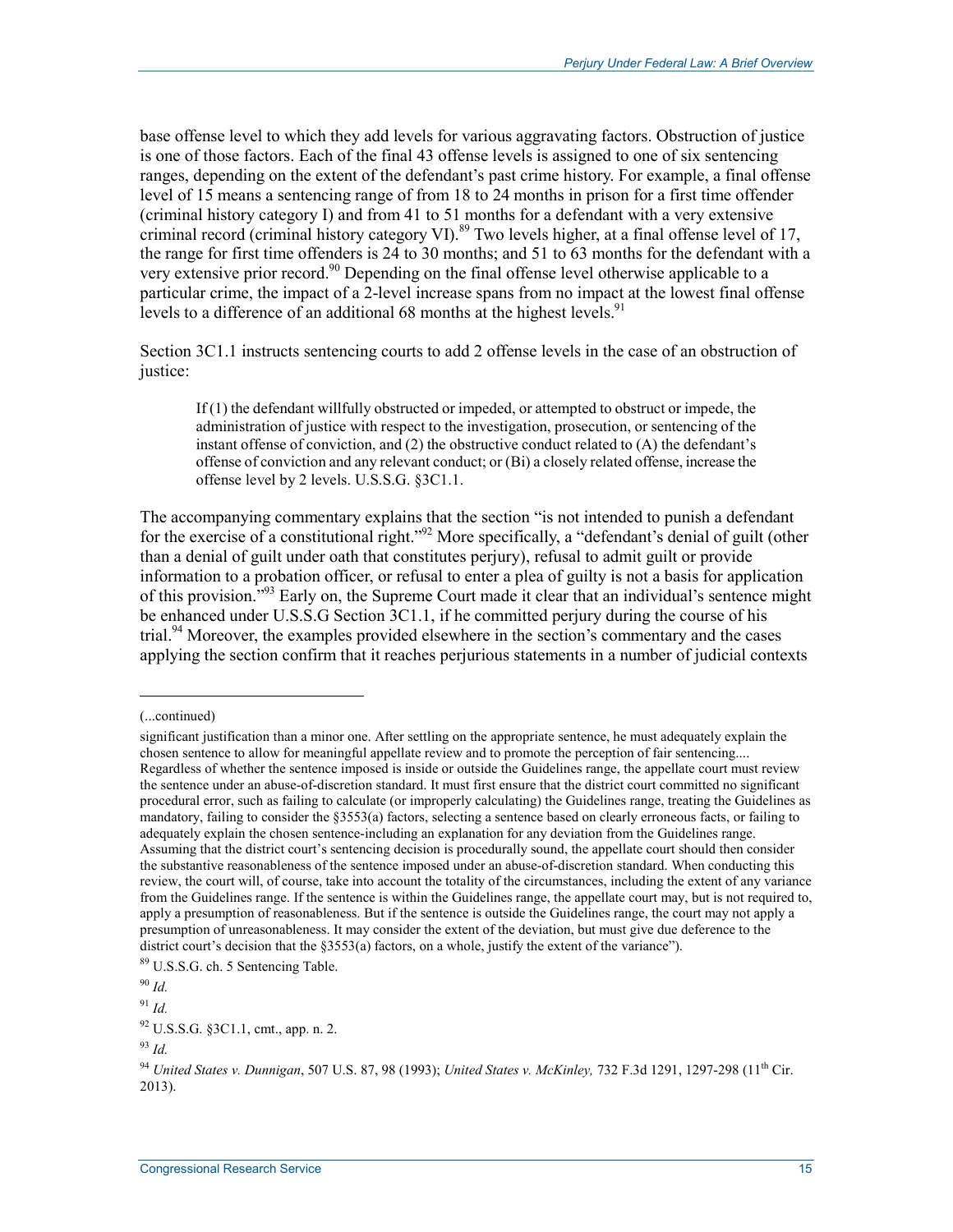and to false statements in a number of others. The examples in the section's commentary cover conduct:

 (B) committing, suborning, or attempting to suborn perjury, including during the course of a civil proceeding if such perjury pertains to conduct that forms the basis of the offense of conviction;

(F) providing materially false information to a judge or magistrate;

(G) providing a materially false statement to a law enforcement officer that significantly obstructed or impeded the official investigation or prosecution of the instant offense;

(H) providing materially false information to a probation officer in respect to a presentence or other investigation for the court; [and]

(I) other conduct prohibited by obstruction of justice provisions under Title 18, United States Code (e.g., 18 U.S.C. §§1510, 1511).<sup>95</sup>

The courts have concluded that an enhancement under the section is appropriate, for instance, when a defendant has (1) given preposterous, perjurious testimony during his own trial;<sup>96</sup> (2) given perjurious testimony at his suppression hearing; (3) given perjurious, exculpatory testimony at the separate trial of his girl friend; $\frac{37}{4}$  (4) made false statements in connection with a probation officer's bail report;<sup>98</sup> (5) made false statements to the court in an attempt to change his guilty plea;<sup>99</sup> (6) made false statements to federal investigators;<sup>100</sup> (7) encouraged a witness to lie to the police;<sup>101</sup> and (8) made false statements to state investigators relating to conduct for which the defendant was ultimately convicted.<sup>102</sup>

 $95$  U.S.S.G. §3C1.1, cmt., app. n. 4(a).

<sup>96</sup> *United States v. Dinga*, 609 F.3d 904, 909 (7th Cir. 2010); see also, *United States v. Sanchez*, 725 F.3d 1243, 1252  $(10<sup>th</sup> Cir. 2013)'$  "An automatic finding of untruthfulness, based on the [jury's] verdict alone, would impinge upon the constitutional right to testify on one's own behalf. The district court must make a specific finding that independent of the jury verdict, defendant committed perjury"); *United States v. Kennedy*, 714 F.3d 951, 961-62(6<sup>th</sup> Cir. 2013)("The court must 1) identify those particular portions of defendant's testimony that it considers to be perjurious; and 2) either make a specific finding for each element of perjury or, at least, make a finding that encompasses all of the factual predicates for a finding of perjury").

<sup>&</sup>lt;sup>97</sup> *United States v. Quintero*, 618 F.3d 746, 752-53 (7<sup>th</sup> Cir. 2010).

<sup>&</sup>lt;sup>98</sup> *United States v. Bedolla-Zavala*, 611 F.3d 392, 395 (7<sup>th</sup> Cir. 2010); *United States v. Greig*, 717 F.3d 212, 222 (1<sup>st</sup> Cir. 2013).

<sup>99</sup> *United States v. Alvarado*, 615 F.3d 916, 922-23 (8th Cir. 2010).

<sup>100</sup> *United States v. Jones*, 612 F.3d 1040, 1046-47 (8th Cir. 2010); *United States v. Quirion*, 714 F.3d 77, 79 (1st Cir. 2013)("Making false statements, not under oath, to law enforcement officers, without more, will not trigger the enhancement. The enhancement is triggered, however, if a defendant provided a materially false statement to a law enforcement officer that significantly obstructed or impeded the official investigation or prosecution of the instant offense").

<sup>&</sup>lt;sup>101</sup> *United States v. Batchu,* 724 F.3d 1, 12 (1<sup>st</sup> Cir. 2013).

<sup>&</sup>lt;sup>102</sup> *United States v. Alexander*, 602 F.3d 639, 642-43 & n.4 (5<sup>th</sup> Cir. 2010)("The First, Second, Third, Fourth, Sixth, Eighth, Ninth, Tenth and Eleventh Circuits have all held that obstruction of a state investigation based on the same facts as the eventual federal conviction qualifies for enhancement under U.S.S.G. §3C1.1.... Only the Seventh Circuit has held the obstruction of a state proceeding does not qualify ... ").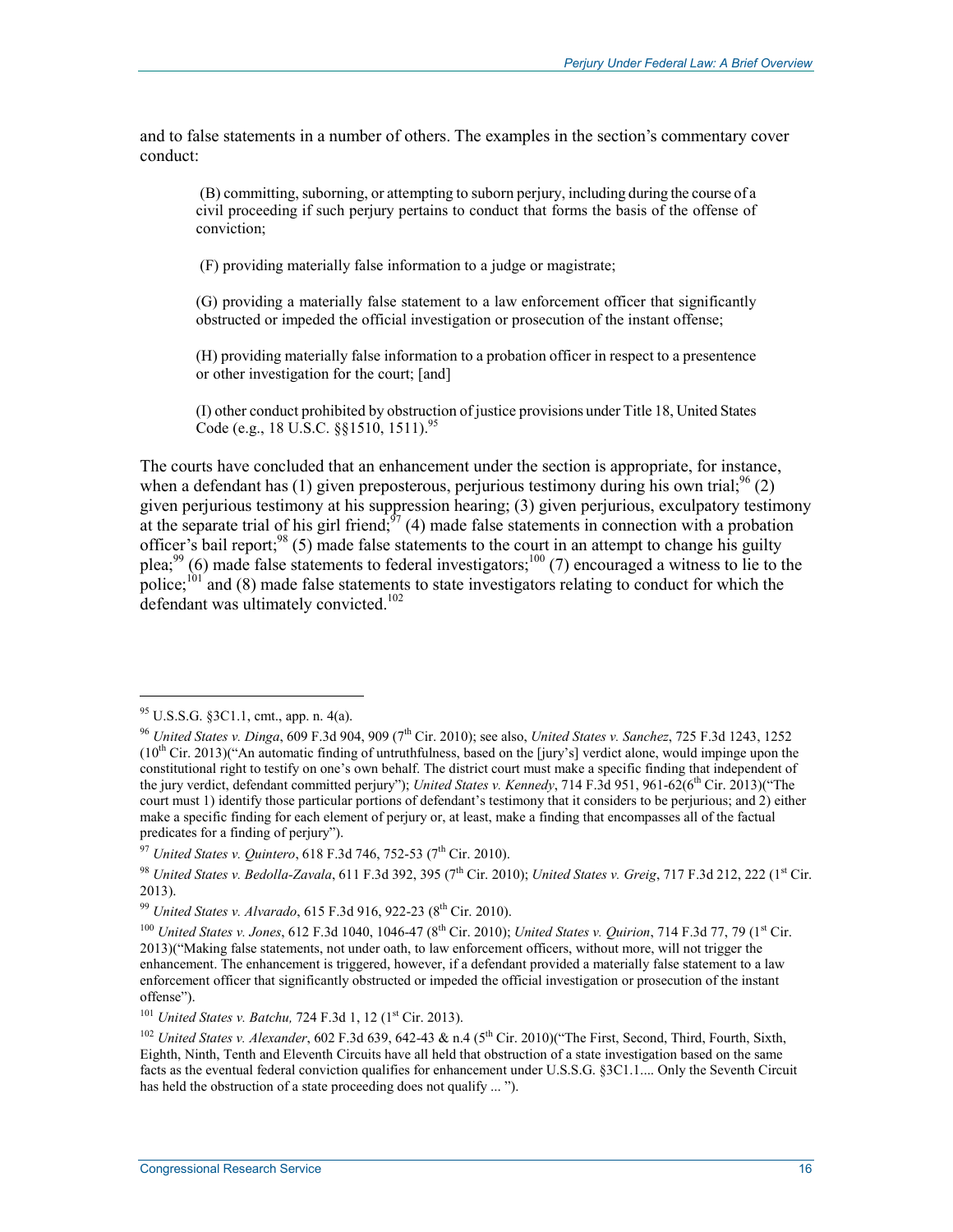When perjury provides the basis for an enhancement under the section, the court must find that the defendant willfully testified falsely with respect to a material matter.<sup>103</sup> Thus, it must find that "the defendant consciously act[ed] with the purpose of obstructing justice."<sup>104</sup> When based upon a false statement not under oath, the statement must still be material, that is, it must "tend to influence or affect the issue under determination."105 Even then, false identification at the time of arrest only warrants a sentencing enhancement under the section when the deception significantly hinders the investigation or prosecution.<sup>106</sup>

The commentary accompanying the section also states that the enhancement may be warranted when the defendant threatens a victim, witness, or juror;<sup>107</sup> submits false documentations;<sup>108</sup> destroys evidence;<sup>109</sup> flees (in some cases);<sup>110</sup> or engages in any other conduct that constitutes an obstruction of justice under criminal law provisions of title 18 of the United States Code.<sup>111</sup>

 $\overline{a}$ 

<sup>107</sup> U.S.S.G. §3C1.1, cmt., app. n. 4(A), (K)("Examples of Covered Conduct.—The following is a non-exhaustive list of examples of the types of conduct to which this adjustment applies: (A) threatening, intimidating, or otherwise unlawfully influencing a co-defendant, witness, or juror, directly or indirectly, or attempting to do so; ... (K) threatening the victim of the offense in an attempt to prevent the victim from reporting the conduct constituting the offense of conviction"); see *United States v. Snipes*, 611 F.3d 855, 871 ( $11<sup>th</sup>$  Cir. 2010)(enhancement appropriate for threats to induce failure to comply with grand jury subpoena); *United States v. Green*, 617 F.3d 233, 239 n. 3 (3d Cir. 2010)(enhancement appropriate for threats against a potential witness).

<sup>108</sup> U.S.S.G. §3C1.1, cmt., app. n. 4(C)("Examples of Covered Conduct.—The following is a non-exhaustive list of examples of the types of conduct to which this adjustment applies: ... (C) producing or attempting to produce a false, altered, or counterfeit document or record during an official investigation or judicial proceeding").

<sup>109</sup> U.S.S.G. §3C1.1, cmt., app. n. 4(D)("Examples of Covered Conduct.—The following is a non-exhaustive list of examples of the types of conduct to which this adjustment applies: ... (D) destroying or concealing or directing or procuring another person to destroy or conceal evidence that is material to an official investigation or judicial proceeding (e.g., shredding a document or destroying ledgers upon learning that an official investigation has commenced or is about to commence), or attempting to do so; however, if such conduct occurred contemporaneously with arrest (e.g., attempting to swallow or throw away a controlled substance), it shall not, standing alone, be sufficient to warrant an adjustment for obstruction unless it results in a material hindrance to the official investigation or prosecution of the instant offense or the sentencing of the offender"); *United States v. King*, 604 F.3d 125, 141 (3d Cir. 2010)(destruction of evidence-containing computer hard drives).

110 U.S.S.G. §3C1.1, cmt., app. n. 4(E)("Examples of Covered Conduct.—The following is a non-exhaustive list of examples of the types of conduct to which this adjustment applies: ... (E) escaping or attempting to escape from custody before trial or sentencing; or willfully failing to appear, as ordered, for a judicial proceeding"); but see U.S.S.G. §3C1.1, cmt., app. n. 5(D)("Examples of Conduct Not Covered.... The following is a non-exhaustive list of examples of the types of conduct to which this adjustment applies: ... (D) avoiding or fleeing from arrest"); see *United States v. Gonzalez*, 608 F.3d 1001, 1006-1007(7<sup>th</sup> Cir. 2010), citing cases endeavoring to distinguish the two statements in the commentary.

111 U.S.S.G. §3C1.1, cmt., app. n. 4(I)("Examples of Covered Conduct.—The following is a non-exhaustive list of examples of the types of conduct to which this adjustment applies: ... (E) other conduct prohibited by obstruction of justice provisions under Title 18, United States Code (e.g., 18 U.S.C. §§1510, 1511"); see *United States v. Wahlstrom*, 588 F.3d 538, (8<sup>th</sup> Cir. 2009)(enhancement appropriate for efforts to arrange the murder of the prosecutor's wife); *United States v. Jones*, 612 F.3d 1040, 1046-47 (8<sup>th</sup> Cir. 2010)(enhancement appropriate for efforts induce a witness to (continued...)

<sup>&</sup>lt;sup>103</sup> *United States v. McKinley, 732 F.3d 1291, 1297-298 (11<sup>th</sup> Cir. 2013), citing <i>United States v. Dunnigan*, 507 U.S. 87, 95 (1993); see also *United States v. Parker*, 716 F.3d 999, 1011 (7th Cir. 2013); *United States v. Perez-Solis*, 709 F.3d 453, 469 ( $5^{th}$  Cir. 2013).

<sup>&</sup>lt;sup>104</sup> *United States v. Manning*, 704 F.3d 584, 585 (9<sup>th</sup> Cir. 2012).

<sup>&</sup>lt;sup>105</sup> U.S.S.G. §3C1.1, cmt., app. n. 6; *United States v. Greig*, 717 F.3d 212, 222 (1<sup>st</sup> Cir. 2013); *United States v. Manning*, 704 F.3d 584, 586 (9<sup>th</sup> Cir. 2012).

<sup>&</sup>lt;sup>106</sup> U.S.S.G. §3C1.1, cmt., app. n. 5(a); *United States v. Williams*, 709 F.3d 1183, 1186 (6<sup>th</sup> Cir. 2013)(enhancement could not be imposed when the defendant's use of an alias had no impact on the decision to appoint counsel on his behalf (he was indigent under either name) or to find probable cause of his misconduct (the evidence was same under either name); *United States v. Perez-Solis*, 709 F.3d 453, 469 (5<sup>th</sup> Cir. 2013).